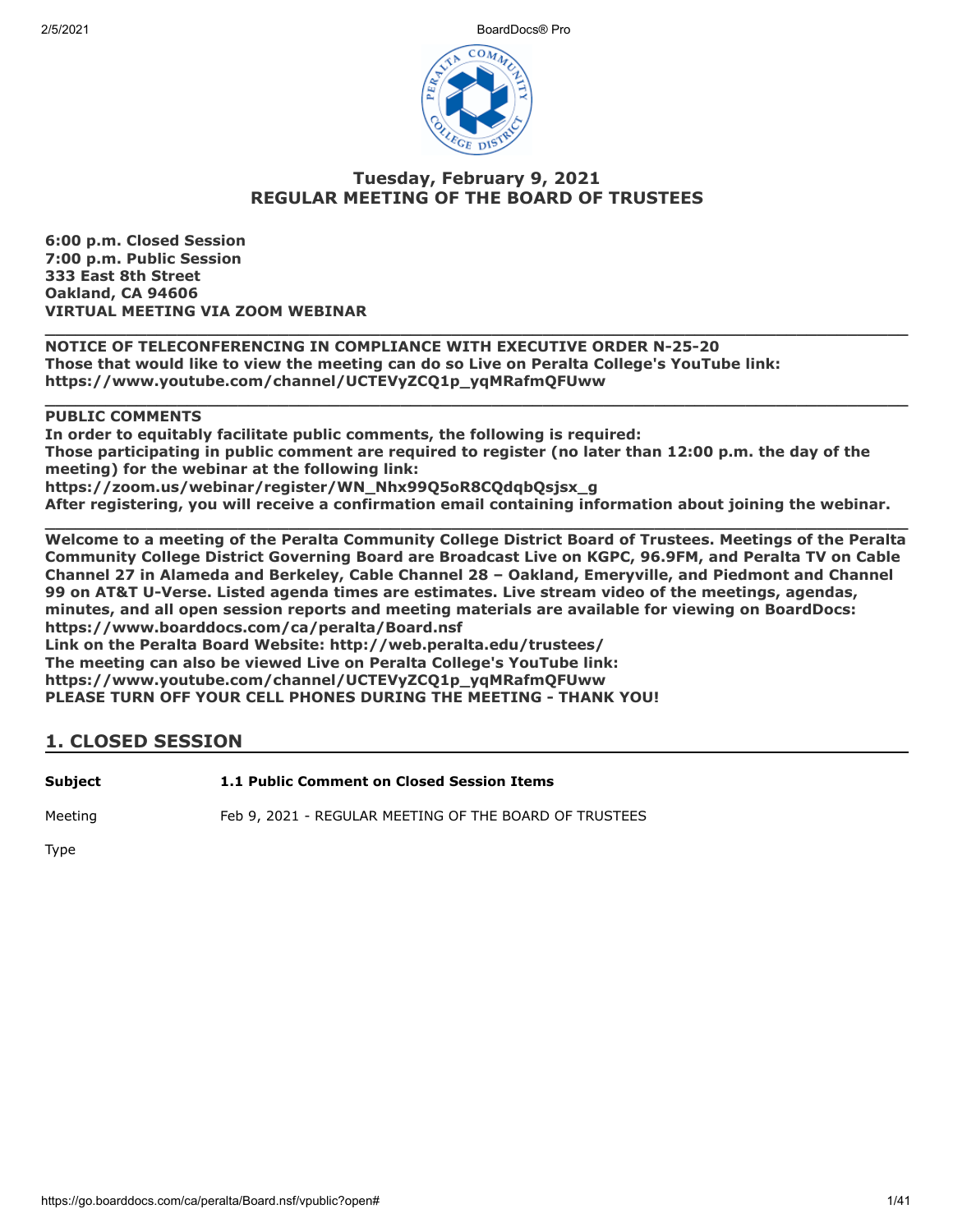| <b>Subject</b> | 1.2 Conference with Labor Negotiator, Peralta Federation of Teachers, Local 39, and SEIU<br>1021 (Government Code § 54957.6) |
|----------------|------------------------------------------------------------------------------------------------------------------------------|
|                |                                                                                                                              |

Meeting Feb 9, 2021 - REGULAR MEETING OF THE BOARD OF TRUSTEES

Type Information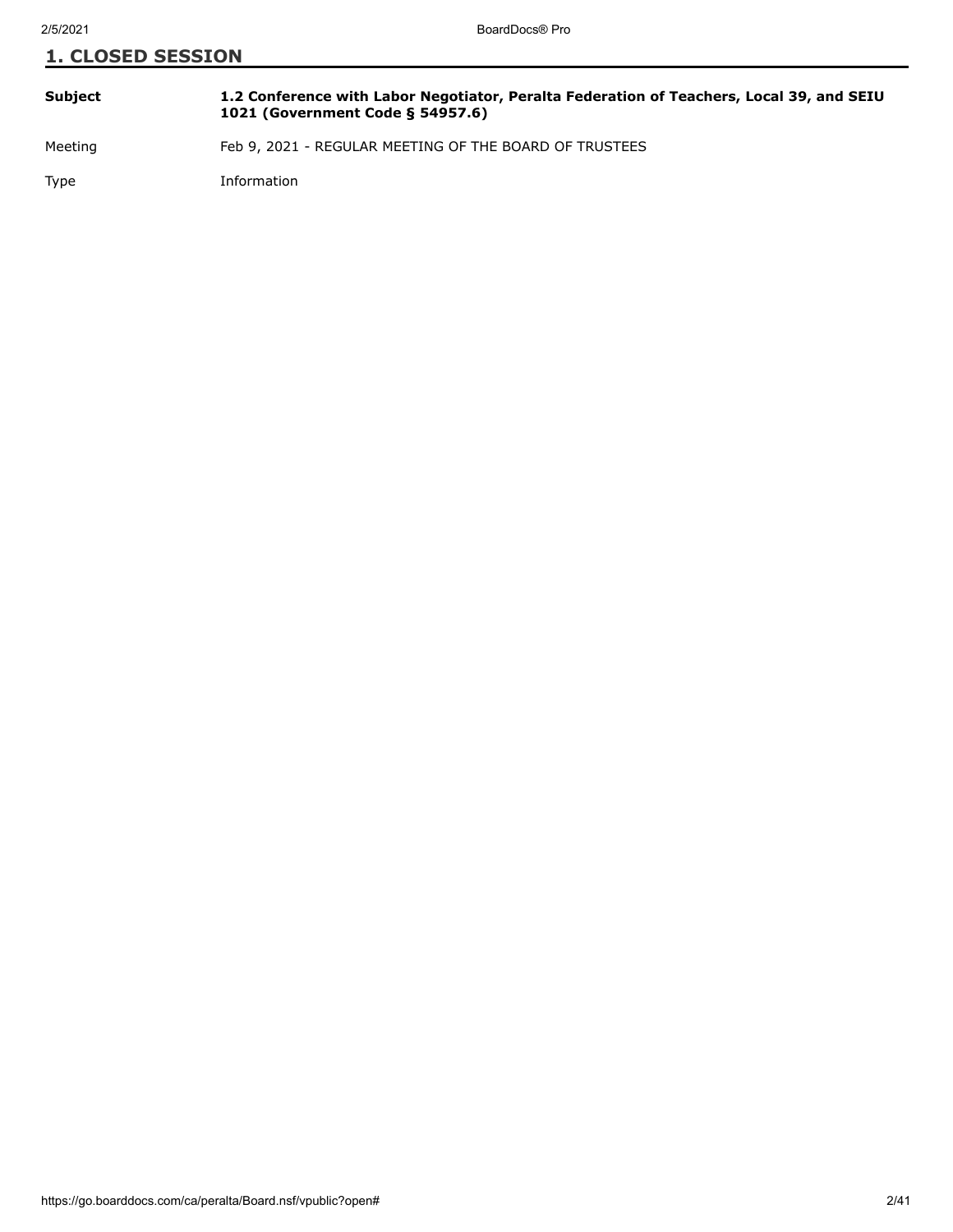#### **Subject 1.3 Public Employee Appointment (Government Code Section 54957) - (15 minutes)**

Meeting Feb 9, 2021 - REGULAR MEETING OF THE BOARD OF TRUSTEES

Type Information

- Recommendation to appoint the Acting Director of Student Activities & Campus Life, Laney College
- Recommendation to appoint the Assistant to the Chancellor/Board Clerk, District Office
- Recommendation to extend the appointment of the Acting Dean of Academic & Student Affairs, Laney College
- Recommendation to extend the appointment of the Acting Vice President of Instruction, Laney College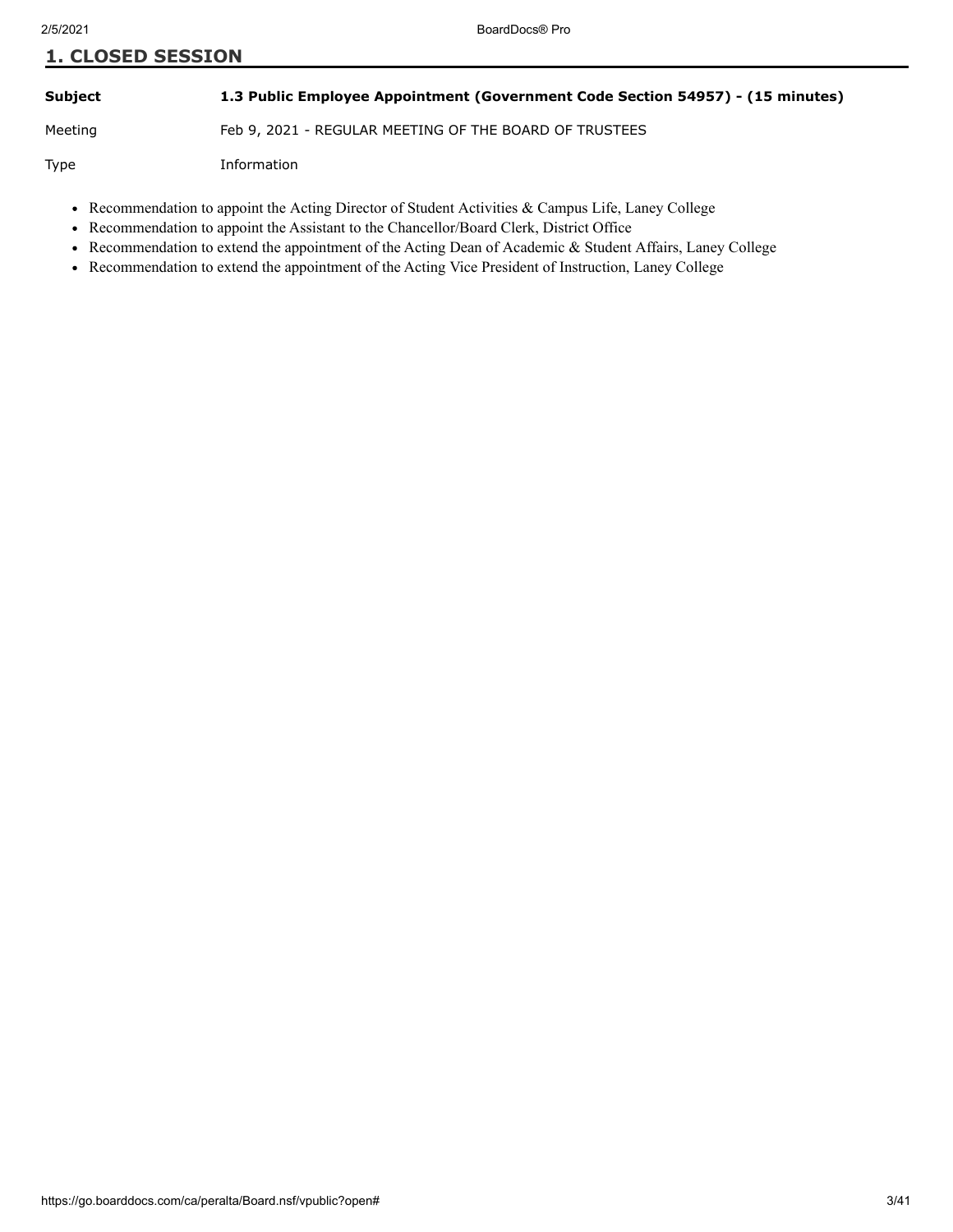| Subject |  | 1.4 Public Employee Evaluation |
|---------|--|--------------------------------|
|         |  |                                |

Meeting Feb 9, 2021 - REGULAR MEETING OF THE BOARD OF TRUSTEES

Type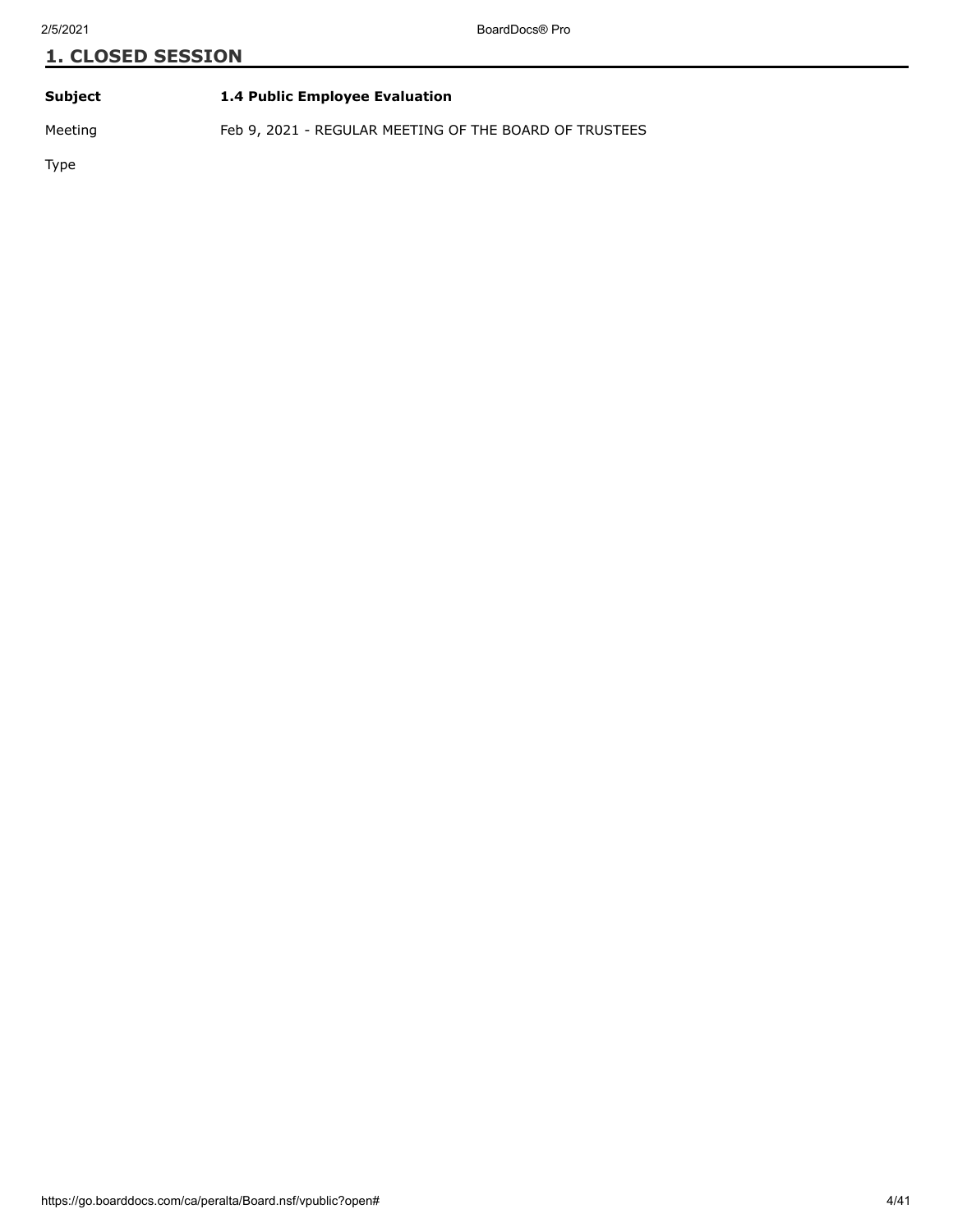#### **Subject 1.5 Public Employee Discipline/Dismissal/Release (15 minutes)**

Meeting Feb 9, 2021 - REGULAR MEETING OF THE BOARD OF TRUSTEES

Type

The Board is provided respective salaries in closed session for information purposes only, if any. The Board is reminded not to discuss personnel matters outside of closed session.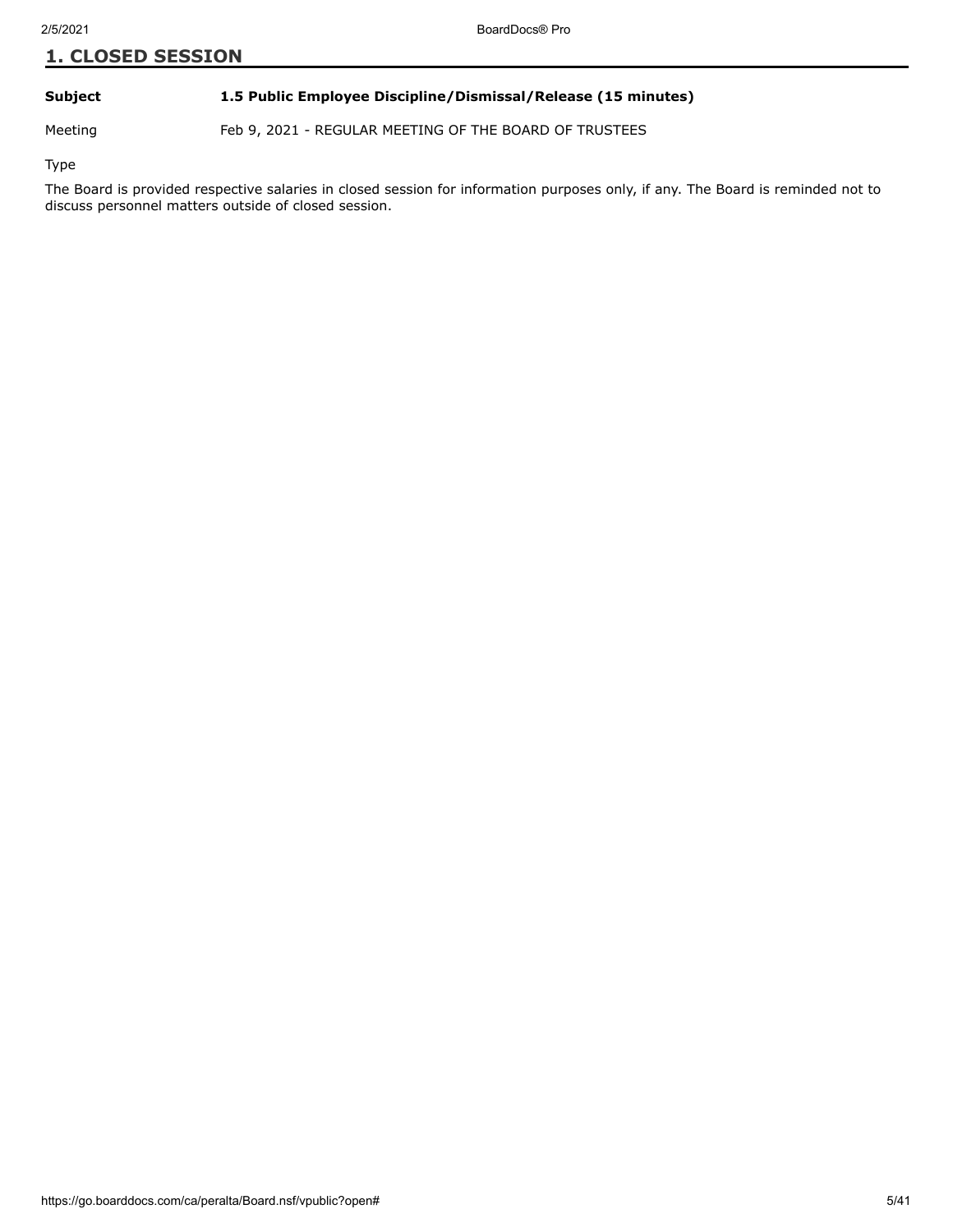#### **Subject 1.6 Conference with Legal Counsel, Multiple Cases: (Government Code § 54956.9) - (15 minutes)**

Meeting Feb 9, 2021 - REGULAR MEETING OF THE BOARD OF TRUSTEES

Type Information

- Payne v. Peralta Community College District, U.S. District Court, Northern District of CA, Case No. 3:16-cv-04390-MMC.
- Herrera v. Peralta Community College District et.al, Alameda Superior Court case no. RG18932402
- Conference with Legal Counsel, Anticipated/Potential Litigation (54956.9(b)-(c)) (3 cases).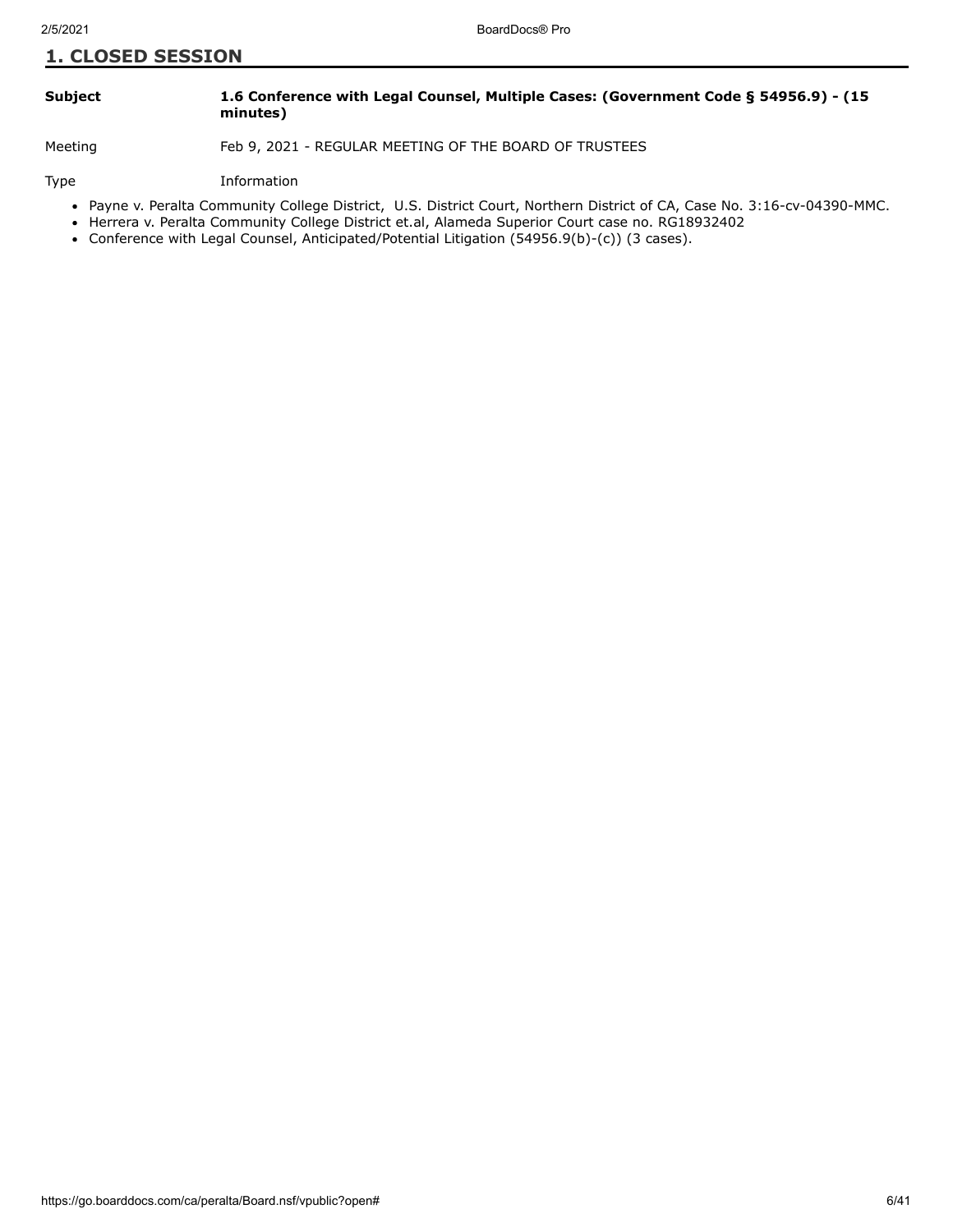| Subject | 2.1 Call to Order                                      |
|---------|--------------------------------------------------------|
| Meeting | Feb 9, 2021 - REGULAR MEETING OF THE BOARD OF TRUSTEES |
| Type    | Procedural                                             |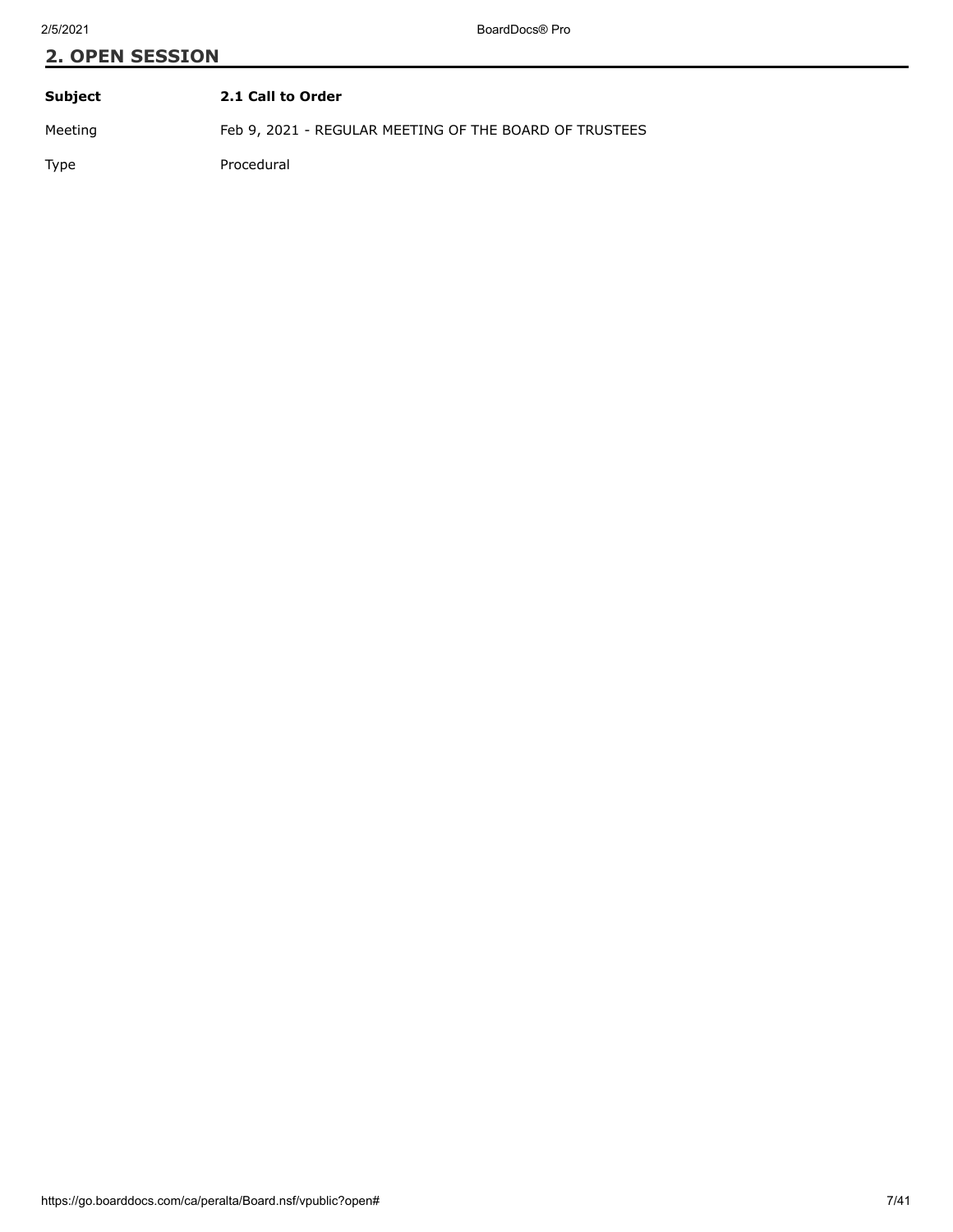| Subject | 2.2 Pledge of Allegiance                               |
|---------|--------------------------------------------------------|
| Meeting | Feb 9, 2021 - REGULAR MEETING OF THE BOARD OF TRUSTEES |
| Type    | Procedural                                             |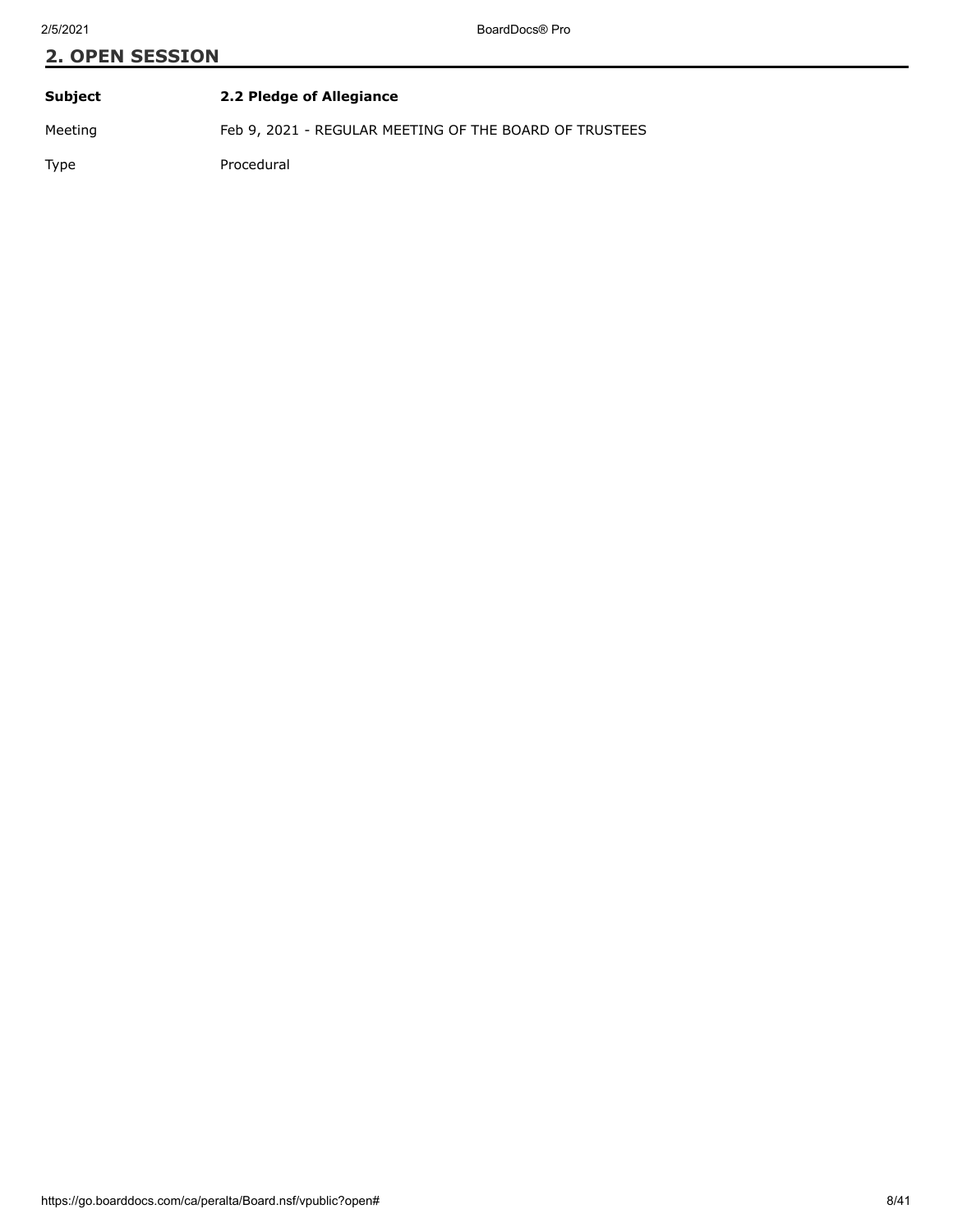| Subject | 2.3 Roll Call                                          |
|---------|--------------------------------------------------------|
| Meeting | Feb 9, 2021 - REGULAR MEETING OF THE BOARD OF TRUSTEES |
| Type    | Procedural                                             |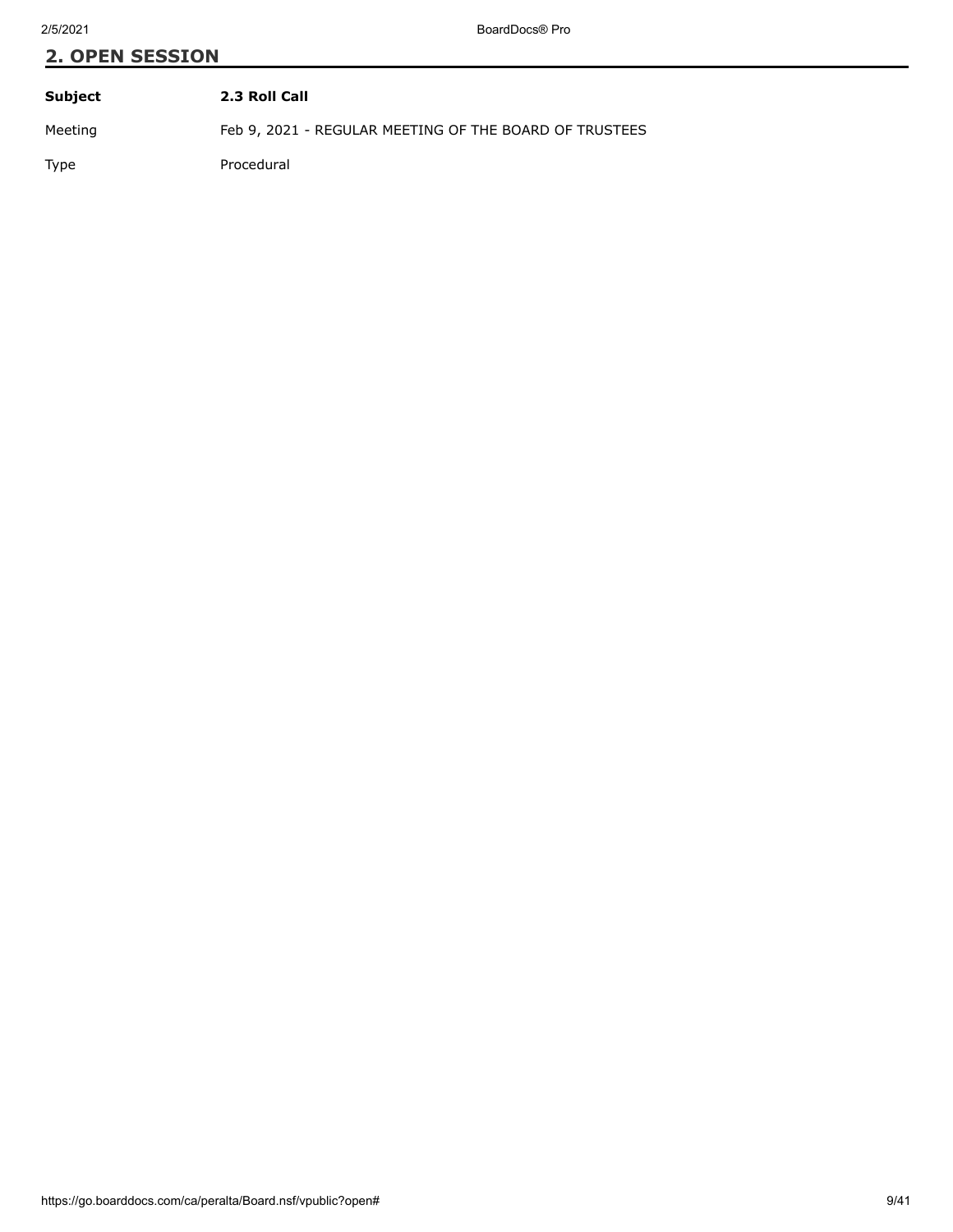#### **Subject 2.4 Affirmation of the Statement of Cooperation**

Meeting Feb 9, 2021 - REGULAR MEETING OF THE BOARD OF TRUSTEES

Type Procedural

We the Peralta Community College District Board of Trustees commit to the following in our efforts to help students reach their educational goals:

- 1. We agree to listen and seek to understand others and opposing viewpoints with the expectation of good intentions and a deep commitment to the District's students.
- 2. We commit to being prepared for each meeting and to work within our established communication protocols when we seek additional information. Members will review the agenda in advance of each meeting and adhere to Board Policy 2340 for adding items to the agenda.
- 3. We have reviewed the Board's Code of Ethics and commit to reviewing it annually at our organizational meeting to remind ourselves of the behavior we are to exhibit and the guidelines we are to follow in our role.
- 4. If the Code of Ethics is violated, we commit to follow the process stated in the Code and will first address concerns informally to settle disagreements one-on-one between and among members before moving to the formal process.
- 5. We agree that from time to time, the Chair will remind members of appropriate behavior and may call for a recess or redirect members if they stray from the topic of discussion.
- 6. We collectively recognize that it is within the duties and authority of the Chair to render decisions or take actions to keep our meetings on track in adherence to Board policy.
- 7. We will strive to fulfill the vision we established for ourselves.
- 8. We will model the behavior we want others to exhibit.

#### File Attachments

[PCCD Cooperation Statement.final fully signed.pdf \(427 KB\)](https://go.boarddocs.com/ca/peralta/Board.nsf/files/BXR5780ED15D/$file/PCCD%20Cooperation%20Statement.final%20fully%20signed.pdf)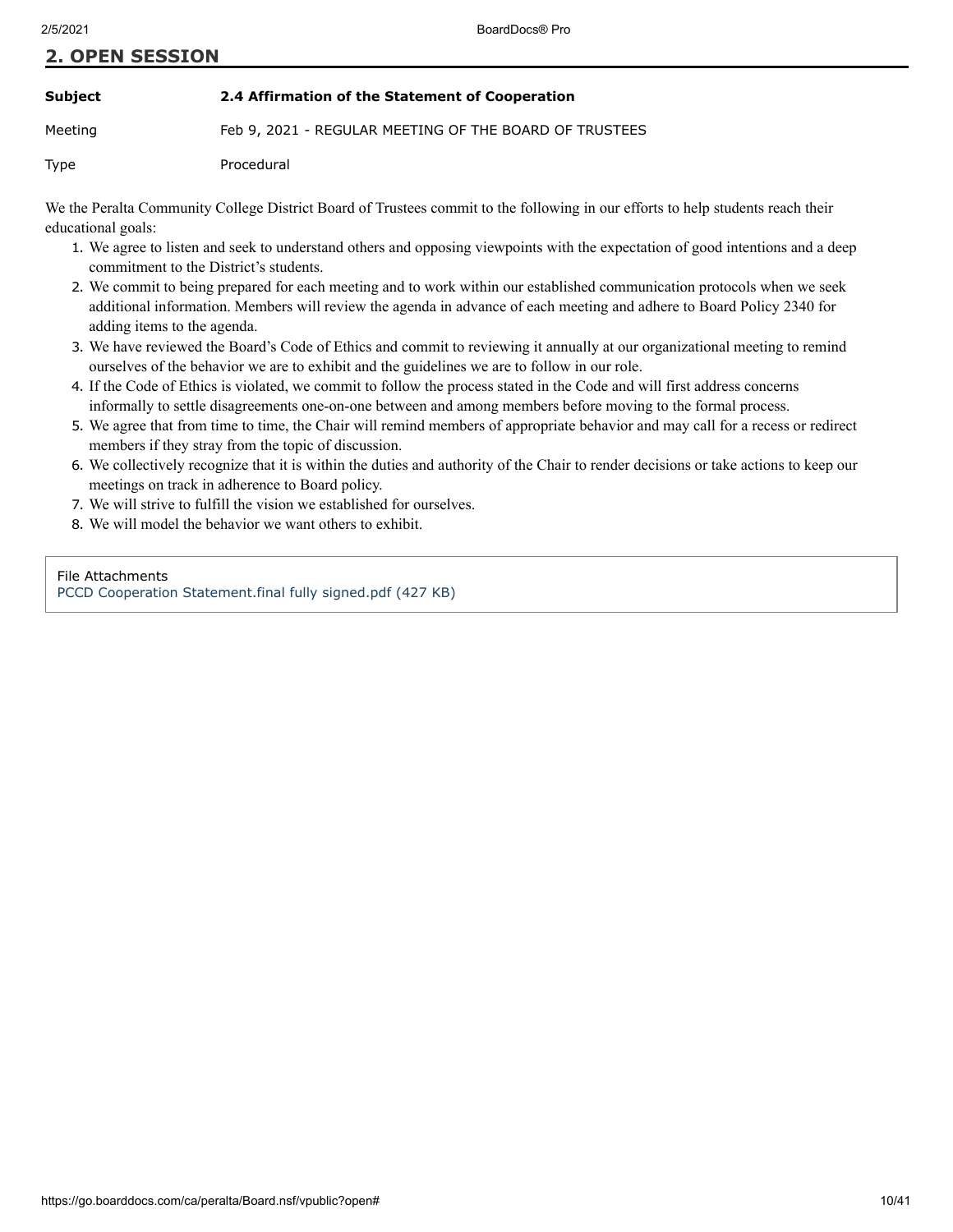# **2. OPEN SESSION Subject 2.5 Report of Action Taken in Closed Session**

Meeting Feb 9, 2021 - REGULAR MEETING OF THE BOARD OF TRUSTEES

Type Information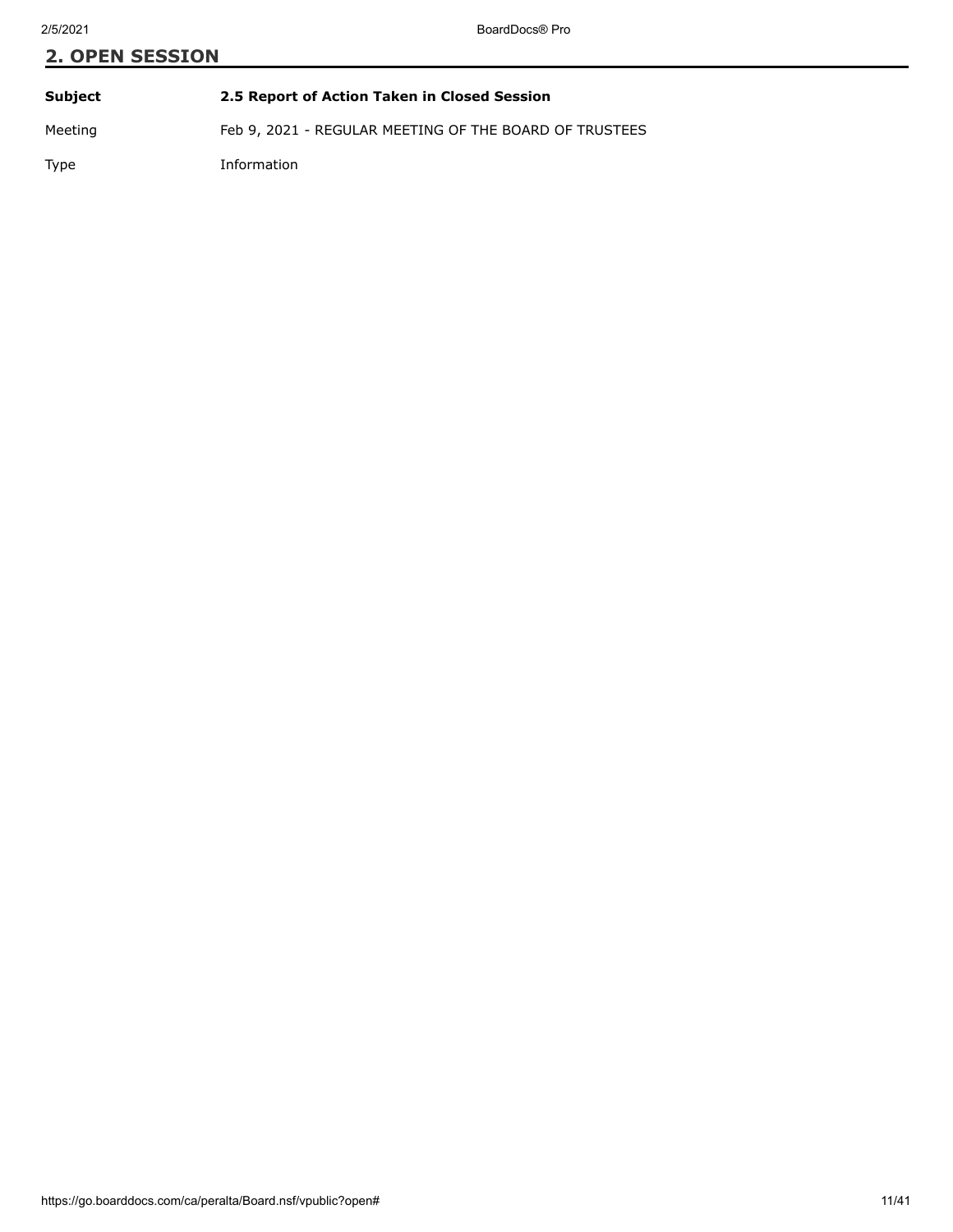| Subject | 2.6 Approval of the Agenda                             |
|---------|--------------------------------------------------------|
| Meeting | Feb 9, 2021 - REGULAR MEETING OF THE BOARD OF TRUSTEES |
| Type    | Action                                                 |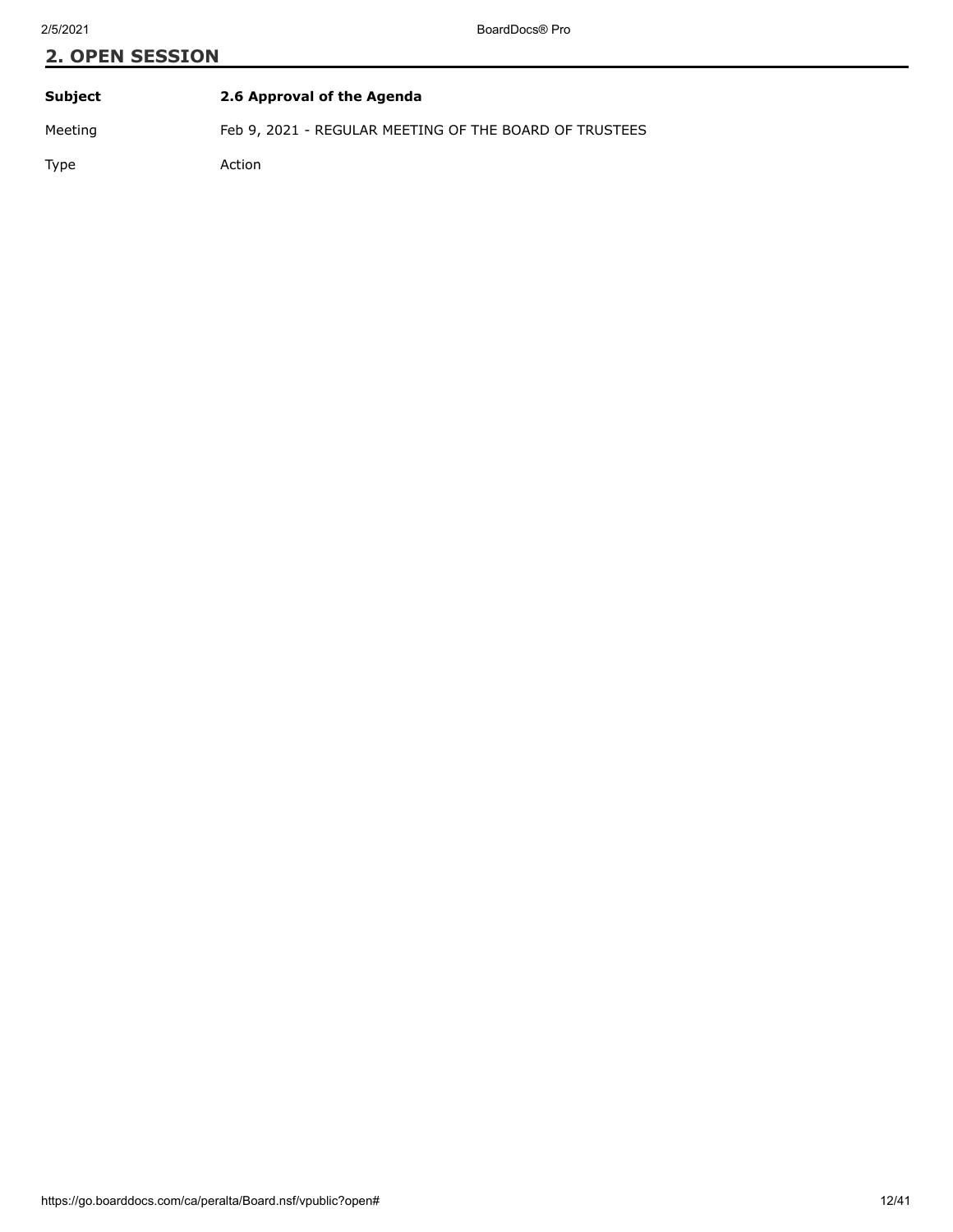| <b>Subject</b>        | 2.7 Approval of the Minutes                            |
|-----------------------|--------------------------------------------------------|
| Meeting               | Feb 9, 2021 - REGULAR MEETING OF THE BOARD OF TRUSTEES |
| Type                  | Action, Minutes                                        |
| <b>Preferred Date</b> | Feb 09, 2021                                           |
| Absolute Date         | Feb 09, 2021                                           |
| Fiscal Impact         | No                                                     |
| <b>Budgeted</b>       | No                                                     |
|                       |                                                        |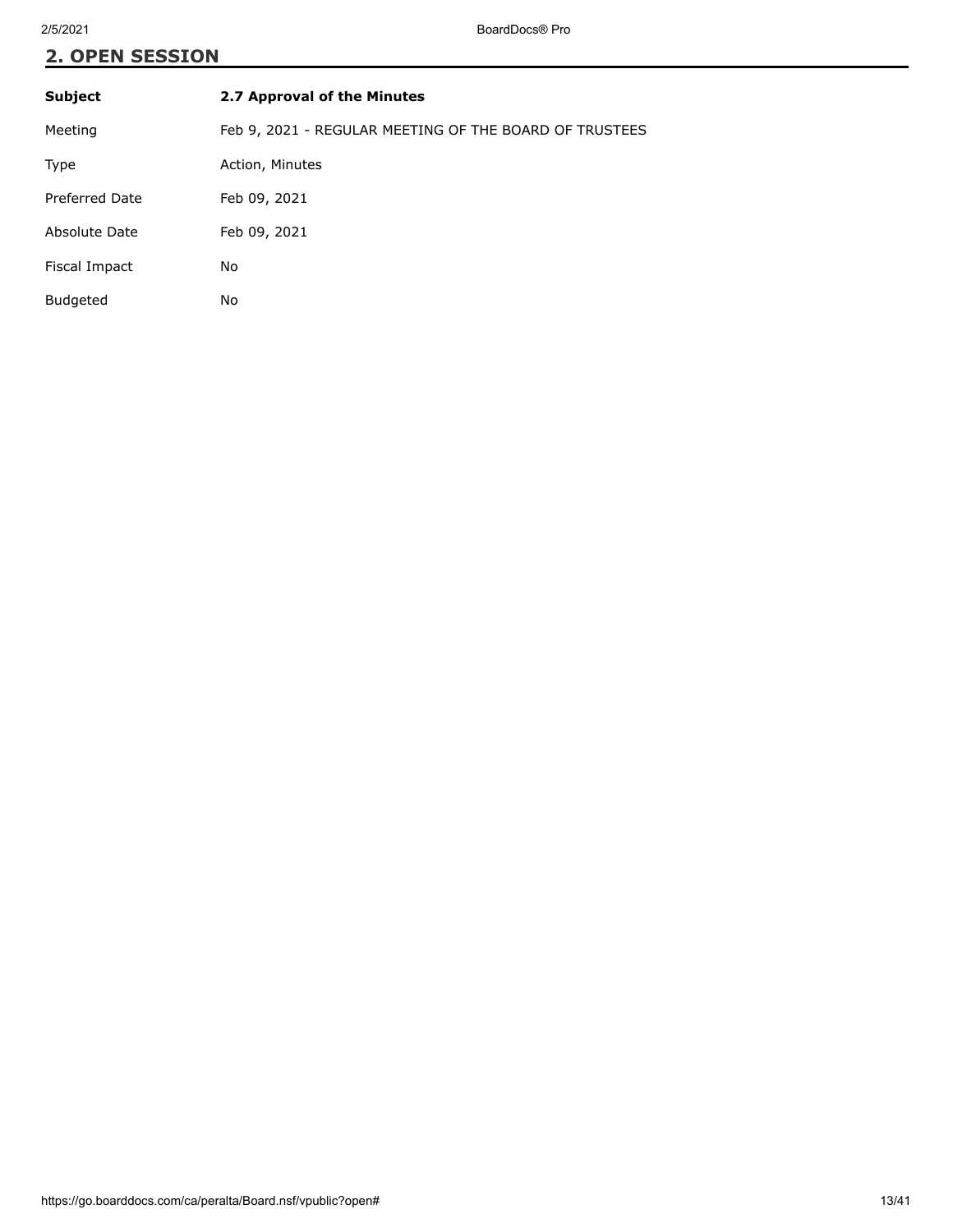# **2. OPEN SESSION Subject 2.8 Associated Student Government Reports**

Meeting Feb 9, 2021 - REGULAR MEETING OF THE BOARD OF TRUSTEES

Type Information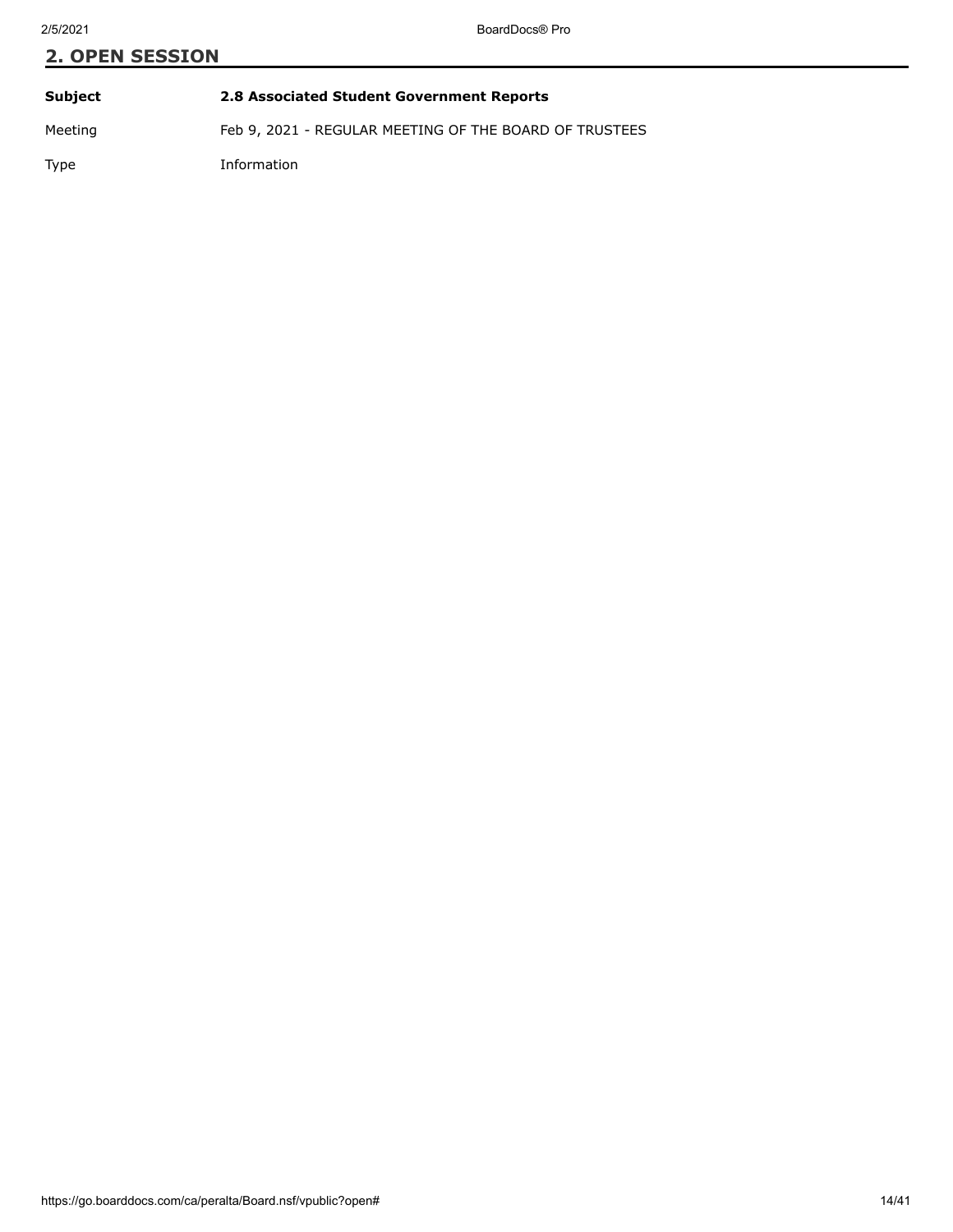| Subject | 2.9 Peralta Classified Senate Report                   |
|---------|--------------------------------------------------------|
| Meeting | Feb 9, 2021 - REGULAR MEETING OF THE BOARD OF TRUSTEES |
| Type    | Information                                            |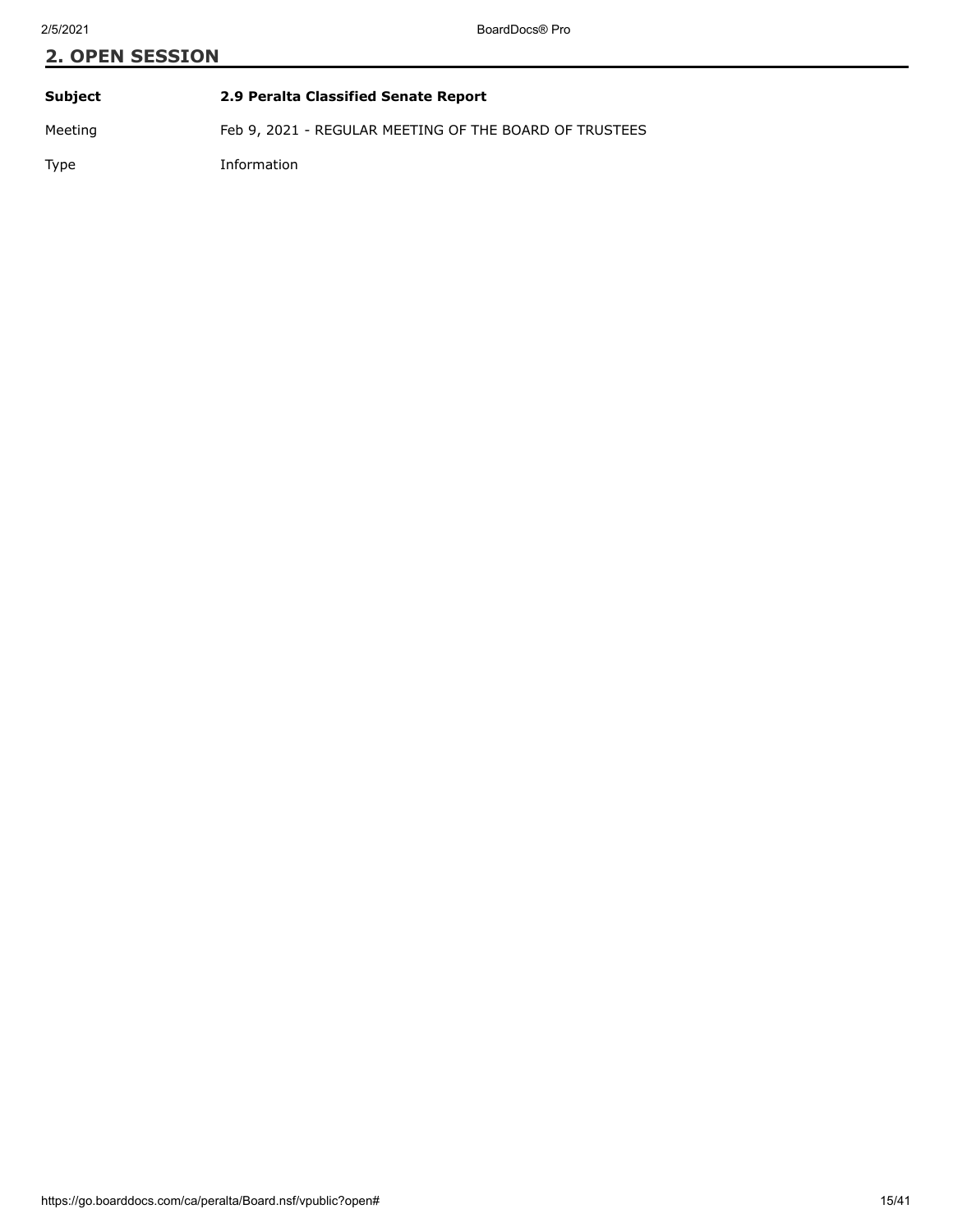| Subject | 2.10 District Academic Senate Report                   |
|---------|--------------------------------------------------------|
| Meeting | Feb 9, 2021 - REGULAR MEETING OF THE BOARD OF TRUSTEES |
| Type    | Information                                            |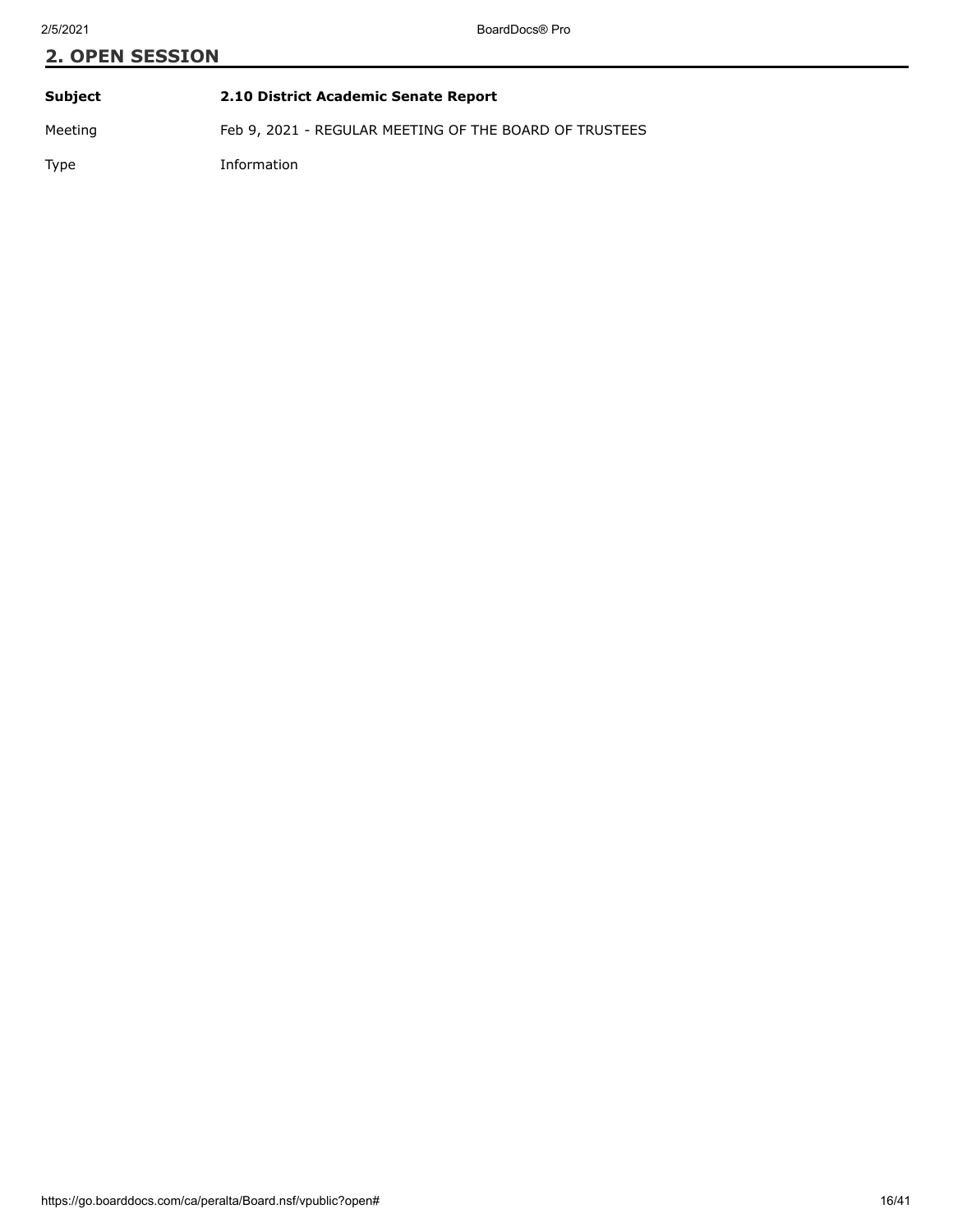## **Subject 2.11 Public Communication**

Meeting Feb 9, 2021 - REGULAR MEETING OF THE BOARD OF TRUSTEES

Type Information

At this time, the Board of Trustees will listen to communication from the public on matters that are not on the agenda and are within the Board's jurisdiction. Under provisions of the Brown Act, the Board and District staff are prohibited from discussing or taking action on oral requests that are not part of the agenda, but may respond briefly. A maximum of 15 minutes (up to 3 minutes per individual) will be provided for speakers under this agenda section, at the Board President's discretion. A speaker's card must be completed to request to address the Board. Requests to speak which cannot be honored within the time limit will be scheduled for subsequent meetings in the order received. Persons addressing items included on the agenda will be heard at the time the item is considered, and comments on tangential issues not directly related to the item may be ruled out of order. Cards must be received prior to the Board's consideration of the item and are honored in the order the cards are received. A speaker may yield time to another speaker up to a limit of 6 additional minutes, with no more than 5 speakers on the issue, where both have completed a speaker's card, and the yielder must identify him/herself to the Board. Speakers are asked to submit any materials to the Board Clerk and shall not approach the dais during meetings. (Please line-up when your name is called.) Further direction is provided in Board Policy and Administrative Procedure 2345 Public Participation at Board Meetings.

**<http://web.peralta.edu/trustees/board-policies/>**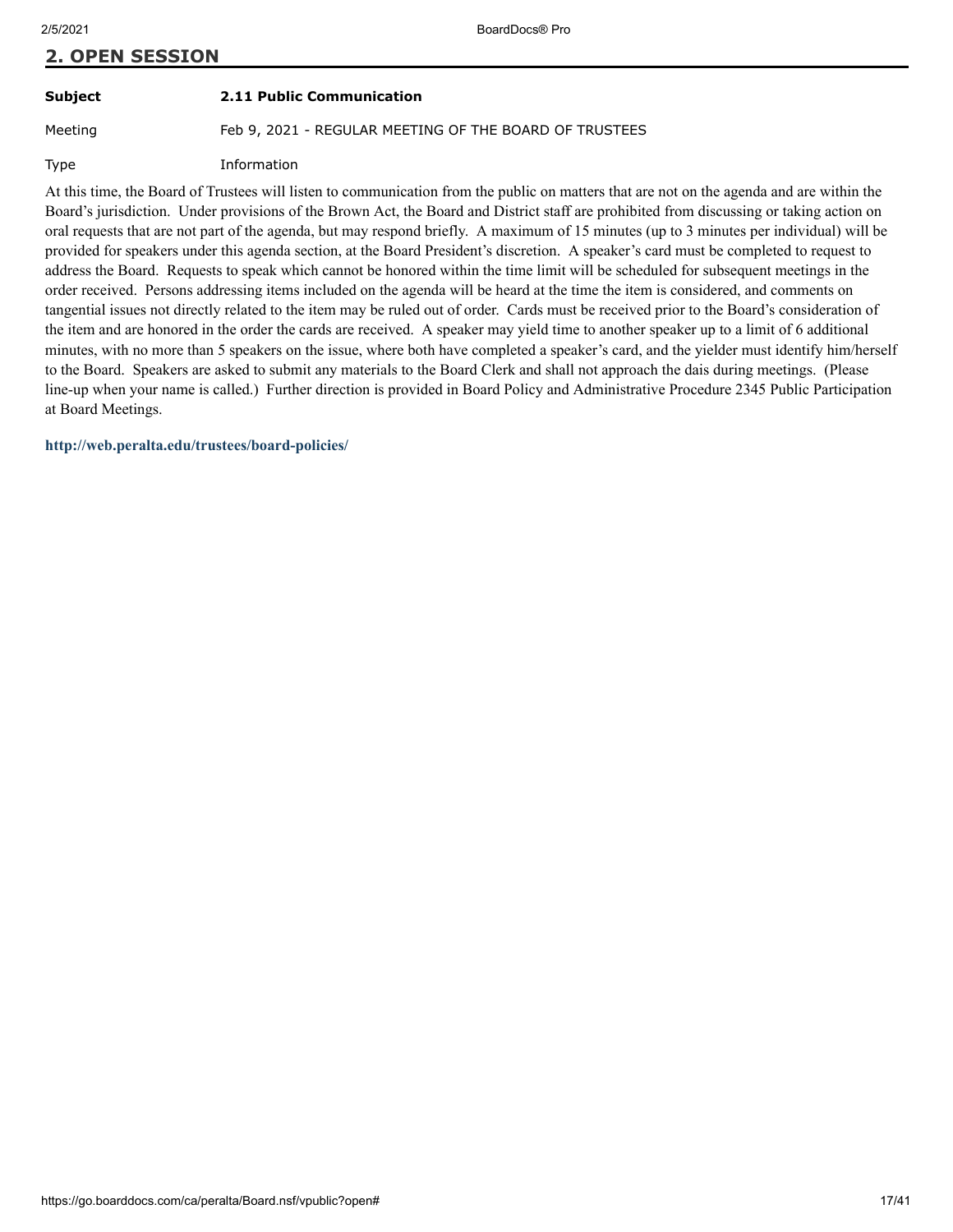## **Subject 2.12 Chancellor's Reports (30 minutes)**

Meeting Feb 9, 2021 - REGULAR MEETING OF THE BOARD OF TRUSTEES

Type Information

- ACCJC Update
- College Updates

File Attachments

[2.9.21 Merritt College BOT Report.pdf \(1,586 KB\)](https://go.boarddocs.com/ca/peralta/Board.nsf/files/BXNA9Z26AA88/$file/2.9.21%20Merritt%20College%20BOT%20Report.pdf) [BCC Newsletter February 9, 2021.pdf \(834 KB\)](https://go.boarddocs.com/ca/peralta/Board.nsf/files/BXUP6T62E722/$file/BCC%20Newsletter%20February%209%2C%202021.pdf) [COA February\\_9\\_2021\\_Presidents\\_Report-v2.pdf \(790 KB\)](https://go.boarddocs.com/ca/peralta/Board.nsf/files/BXUPN564F0B5/$file/COA%20February_9_2021_Presidents_Report-v2.pdf) [Laney College Board Highlight Feb 9.pdf \(622 KB\)](https://go.boarddocs.com/ca/peralta/Board.nsf/files/BXXNEK5C60BD/$file/Laney%20College%20Board%20Highlight%20Feb%209.pdf)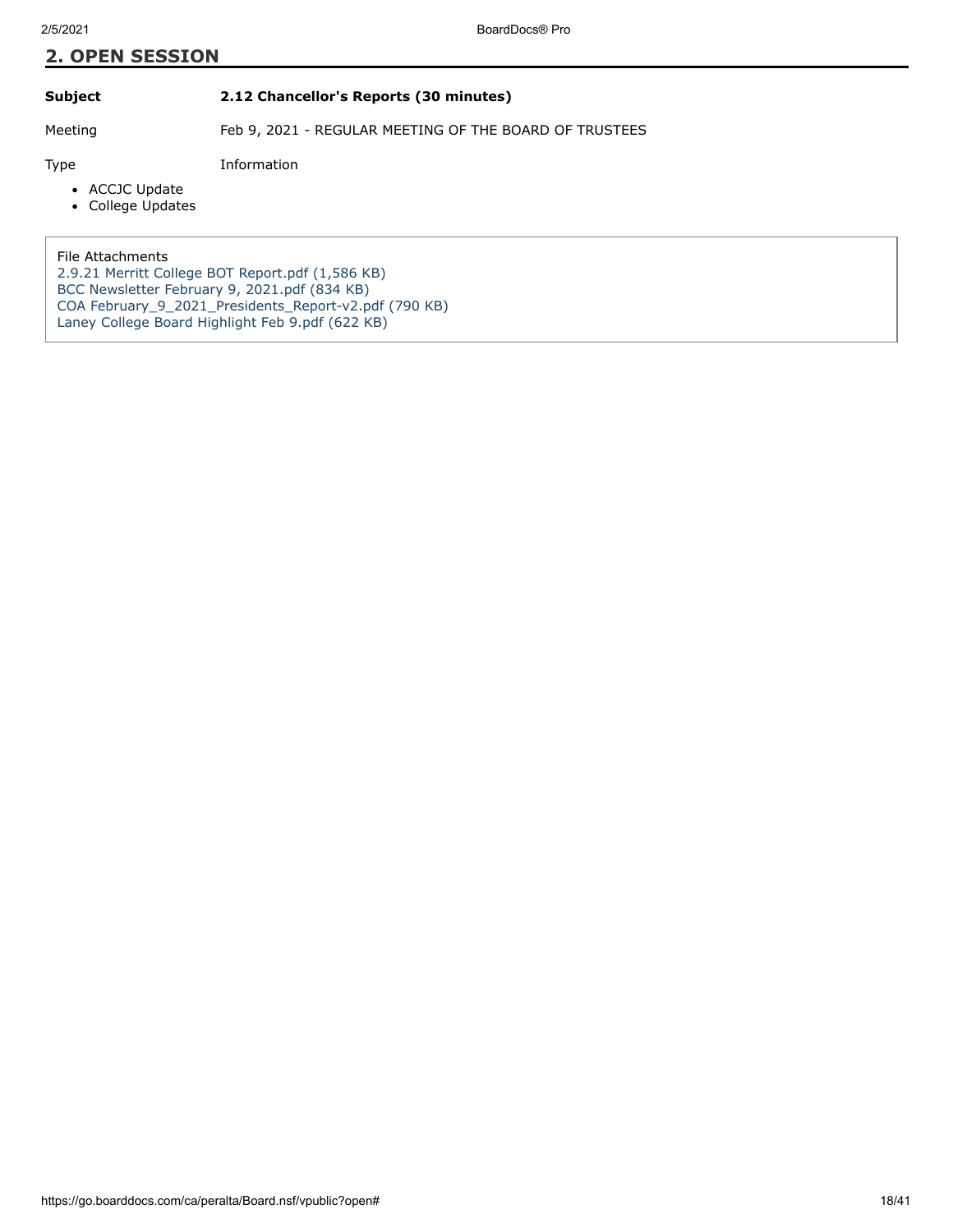## **3. INFORMATIONAL**

#### **Subject 3.1 Review the Financial Statements and Cash Flow Summary – Ending December 31, 2020. Presenter: Interim Vice Chancellor Adil Ahmed (5 minutes)**

Meeting Feb 9, 2021 - REGULAR MEETING OF THE BOARD OF TRUSTEES

Type Information

**TO: Peralta Board of Trustees**

**FROM: Dr. Carla Walter, Interim Chancellor**

**PREPARED BY: Adil Ahmed, Interim Vice Chancellor for Finance & Administration**

#### **BACKGROUND ANALYSIS:**

This summary is presented as a means of communicating the Peralta Community College District's General Fund net revenue and expenses through December 31, 2020 as compared to the Revised 2020/21 Adopted Budget.

#### **Revenues and Expenses**

The District's General Fund revenue recievied as of December 31, 2020 was \$101,185,296 which represents approximately 44.9% of the budgeted General Fund revenues. General Fund expenses are at \$87,533,804, or 38.7% of budgeted expenses.

#### **Cash Flow**

The ending cash balance for the District was \$26,037,396 as of December 31, 2020.

#### **EVALUATION AND RECOMMENDED ACTION:**

The Interim Vice Chancellor of Finance and Administration and the Interim Chancellor recommend review.

File Attachments [December 31 2020 Financial Report 01.22.2021R.pdf \(57 KB\)](https://go.boarddocs.com/ca/peralta/Board.nsf/files/BXMQ8W680560/$file/December%2031%202020%20Financial%20Report%2001.22.2021R.pdf) [Cash Flow December 31 2020 Update 01292021 Formatted.pdf \(117 KB\)](https://go.boarddocs.com/ca/peralta/Board.nsf/files/BXR53E0E4298/$file/Cash%20Flow%20December%2031%202020%20Update%2001292021%20Formatted.pdf)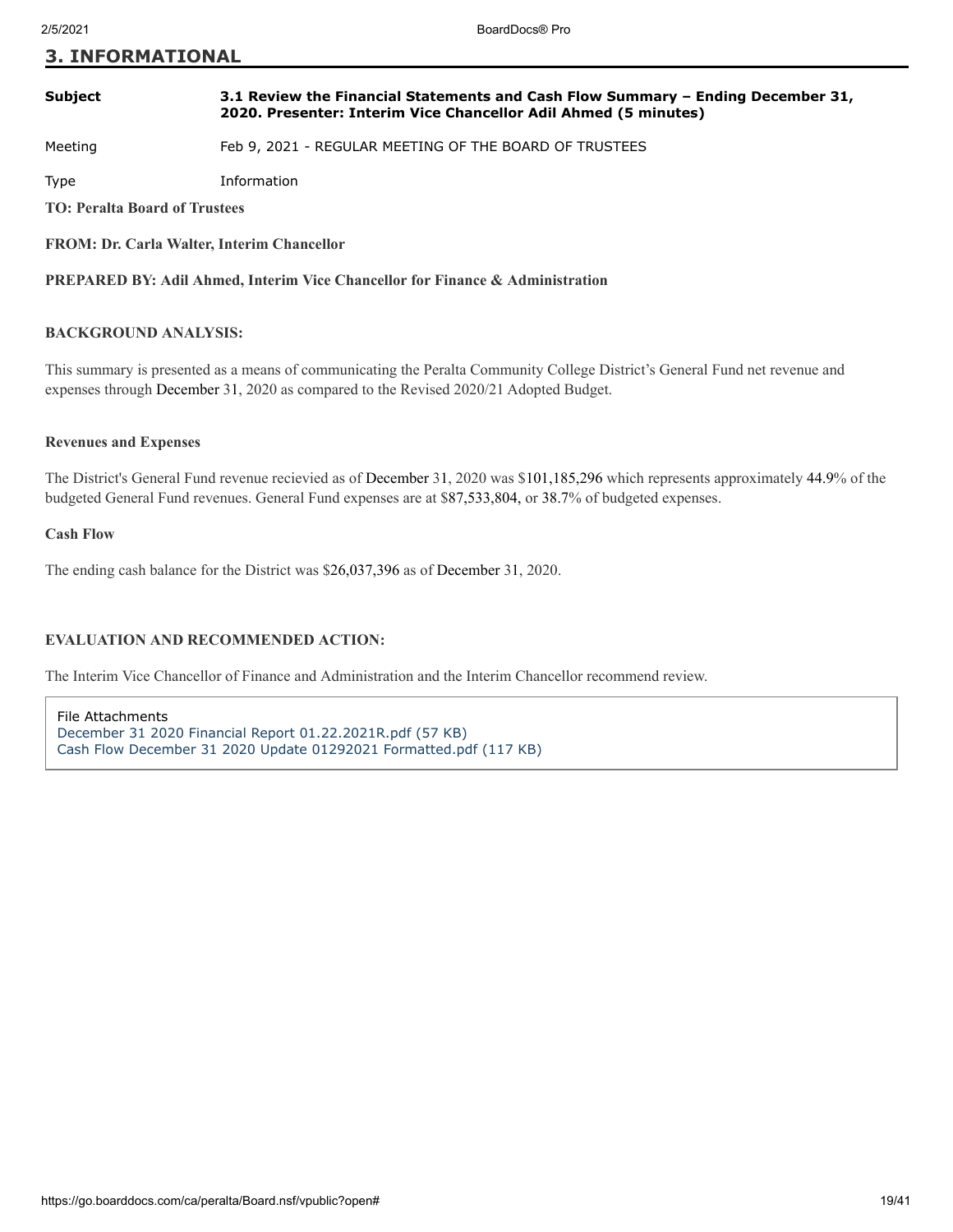### **3. INFORMATIONAL**

#### **Subject 3.2 Review the Actuarial Reports of Retiree Health Liabilities Under GASB 74/75 for Fiscal Year-End June 30, 2020 from Total Compensation Systems, Inc. Presenter: Interim Vice Chancellor Adil Ahmed (5 minutes)**

Meeting Feb 9, 2021 - REGULAR MEETING OF THE BOARD OF TRUSTEES

Type Information

**TO: Peralta Board of Trustees**

**FROM: Adil Ahmed, Interim Vice Chancellor for Finance and Administration**

#### **PREPARED BY: Total Compensation Systems, Inc.**

#### **BACKGROUND/ANALYSIS:**

In 2004, Governmental Accounting Standards Board (GASB) issued Statements 43 and 45 tha**t** required governmental entities to recognize the cost of Other Post-Employment Benefits (OPEB) when they are earned (while employees are working), rather than when they are paid (after employees retire). GASB 43 was for plan-perspective accounting (i.e. funded plans), while GASB 45 applied to employer financial statements. New accounting rules, GASB 74 and GASB 75 have replaced GASB 43 and GASB 45. GASB 74/75 requires all public agencies to have actuarial valuations every two years rather than allowing those agencies with less than 200 participants to have triennial valuations.

Total Compensation Systems, Inc. (TCS) performed an Actuarial Valuation Study of the Pre-2004 and Post-2004 District retired employees program, satisfying GASB 74/75 reporting requirements. TCS made recommendations based on the actuarial and economic assumptions appropriate for the District based on plan benefits, anticipated funding levels, and the current economic environment.

#### **DELIVERABLES/SCOPE OF WORK:**

Attached are the final valuation reports measured as of June 30, 2020. This was a full valuation which means it relied on census data and benefit provisions as of the measurement date.

The 2020 valuation contains two significant changes in actuarial assumptions. First, the assumed rates of retirement, termination, and mortality have been updated to the same rates used by CalPERS/CalSTRS in their most recent actuarial pension valuations. Second, the benchmark municipal bond rate upon which the valuation interest rate is based, fell significantly from 3.5% in 2019 to 2.2% for 2020. The combined impact of these changes on the measured liability is shown on the Changes in Assumptions line in the first table on Page 2 of each report.

#### **COMPLETION DATE:**

November 19, 2020

#### **EVALUATION AND RECOMMENDED ACTION:**

The District's Finance Department has evaluated the reports from TCS and found them to be satisfactory.

The Interim Vice Chancellor of Finance and Administration and the Interim Chancellor recommend review.

File Attachments [PeraltaCCDGASB75Final2020ReportPre2004.pdf \(853 KB\)](https://go.boarddocs.com/ca/peralta/Board.nsf/files/BW62SJ03367D/$file/PeraltaCCDGASB75Final2020ReportPre2004.pdf) [PeraltaCCDGASB75Final2020ReportPost2004.pdf \(855 KB\)](https://go.boarddocs.com/ca/peralta/Board.nsf/files/BW62SN03391F/$file/PeraltaCCDGASB75Final2020ReportPost2004.pdf)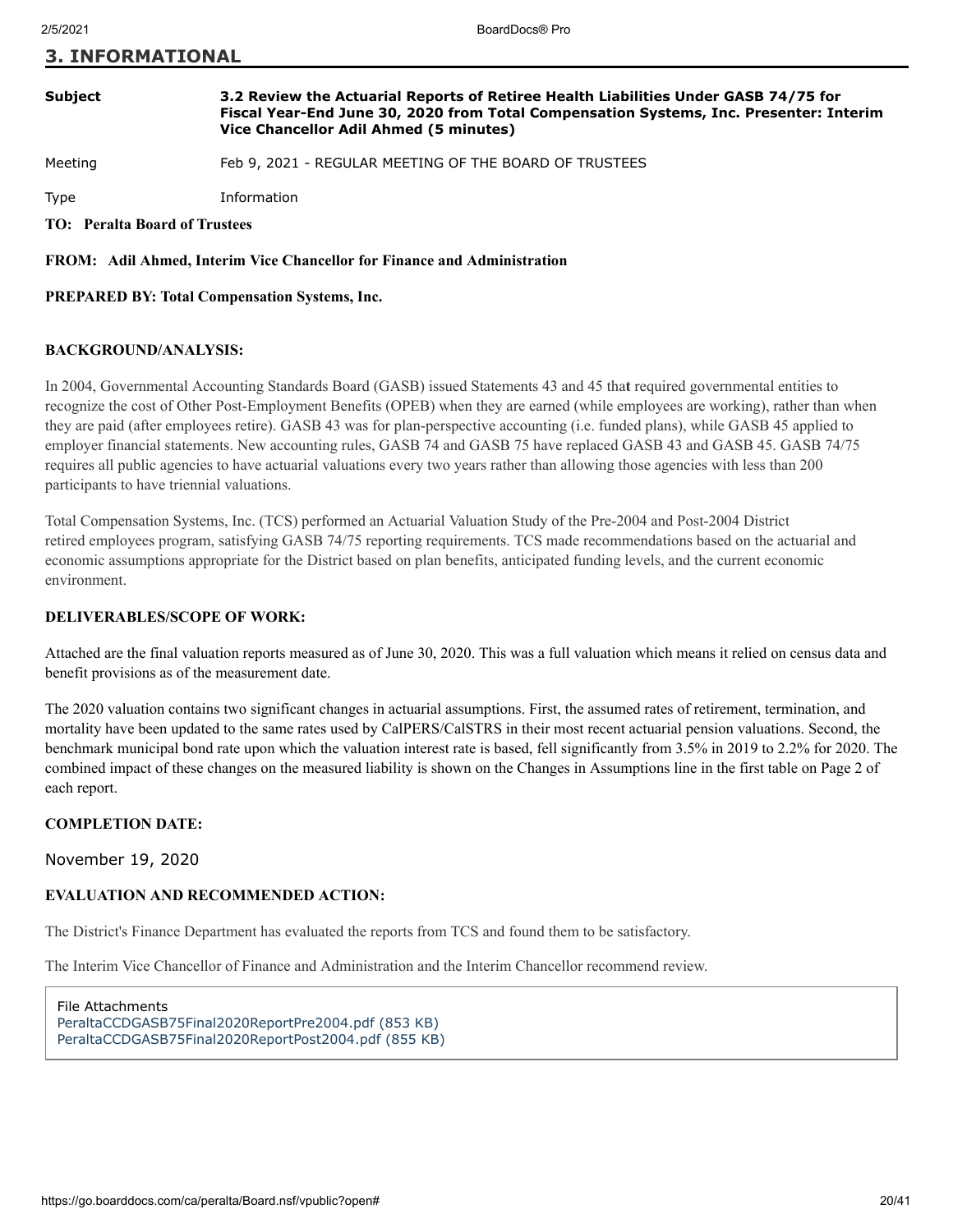# **4. CONSENT CALENDAR - BOARD MATTERS**

| <b>Subject</b>                       | 4.1 CCCT Board Election Slate. Presenter: Board President Cindi Napoli Abella Reiss |  |
|--------------------------------------|-------------------------------------------------------------------------------------|--|
| Meeting                              | Feb 9, 2021 - REGULAR MEETING OF THE BOARD OF TRUSTEES                              |  |
| Type                                 | Action (Consent)                                                                    |  |
| <b>Preferred Date</b>                | Feb 09, 2021                                                                        |  |
| Absolute Date                        | Feb 09, 2021                                                                        |  |
| Fiscal Impact                        | No                                                                                  |  |
| <b>Budget Source</b>                 | N/A                                                                                 |  |
| <b>TO:</b> Peralta Board of Trustees |                                                                                     |  |

#### **FROM: Ronald McKinley, Acting Vice Chancellor Human Resources**

**PREPARED BY: Carrie Burdick, Risk Coordinator, Risk Management Department**

#### **BACKGROUND ANALYSIS:**

Presented for Trustee consideration and action is a slate of candidates for the CCCT Board of the Community College League of California, due February 15, 2021.

#### **EVALUATION AND RECOMMENDED ACTION:**

The Board President recommends approval.

File Attachments [CCCT Nomination form - 2021.pdf \(156 KB\)](https://go.boarddocs.com/ca/peralta/Board.nsf/files/BXXV2S7EAB52/$file/CCCT%20Nomination%20form%20-%202021.pdf)

*All matters listed under the Consent Calendar are considered by the Board of Trustees to be routine or sufficiently supported by back-up information as to not require additional discussion. Consent Calendar items will be enacted by one motion. There will be no separate discussion on these items prior to the time the Board votes on them, unless a Board member requests that a specific item be removed from the Consent Calendar for action and a separate vote. Public comment on Consent Calendar items from anyone completing a card will be heard prior to the Board's vote on the Consent Calendar. All Board approved contracts are subject to final negotiation and execution by the Chancellor.*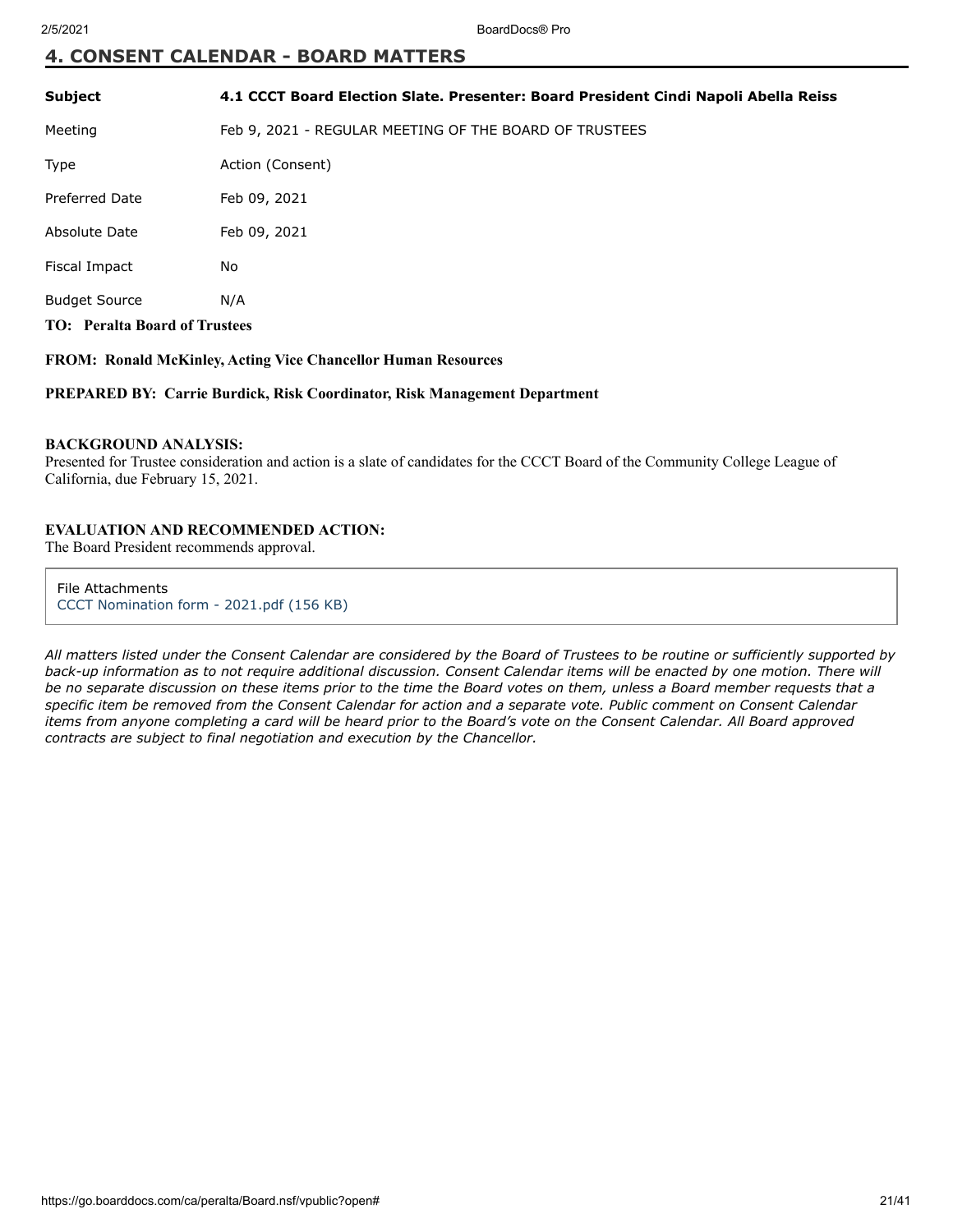# **5. CONSENT CALENDAR - CHANCELLOR'S OFFICE**

| <b>Subject</b>                       | 5.1 Consider Ratification of Monthly Contract Report in Accordance with Administrative<br>Policy 6340. Presenter: Interim Chancellor Carla Walter |
|--------------------------------------|---------------------------------------------------------------------------------------------------------------------------------------------------|
| Meeting                              | Feb 9, 2021 - REGULAR MEETING OF THE BOARD OF TRUSTEES                                                                                            |
| <b>Type</b>                          | Action (Consent)                                                                                                                                  |
| Preferred Date                       | Feb 09, 2021                                                                                                                                      |
| Absolute Date                        | Feb 09, 2021                                                                                                                                      |
| Fiscal Impact                        | No                                                                                                                                                |
| <b>TO: Peralta Board of Trustees</b> |                                                                                                                                                   |

### **FROM: Dr. Carla Walter, Interim Chancellor**

#### **PREPARED BY: Brandi Howard, Contracts & Legal Affairs Coordinator**

#### **BACKGROUND/ANALYSIS:**

Consider Ratification of the Monthly Report of Contracts for the period of January 10, 2021, through January 27, 2021. In accordance with Administrative Policy 6340, all contracts and amendments regardless of dollar amount must be ratified by the Board of Trustees within 60 days, if not approved in advance as otherwise required herein.

**DELIVERABLES/SCOPE OF WORK:** Scope of Work and budget source for each contract can be found in the monthly report.

#### **EVALUATION AND RECOMMENDED ACTION:**

The Interim Chancellor recommends approval.

File Attachments [BOT Contract Ratification Report for 2.09.2021v1 -revised.pdf \(65 KB\)](https://go.boarddocs.com/ca/peralta/Board.nsf/files/BXUVJ380E92A/$file/BOT%20Contract%20Ratification%20Report%20for%202.09.2021v1%20-revised.pdf)

*All matters listed under the Consent Calendar are considered by the Board of Trustees to be routine or sufficiently supported by back-up information as to not require additional discussion. Consent Calendar items will be enacted by one motion. There will be no separate discussion on these items prior to the time the Board votes on them, unless a Board member requests that a specific item be removed from the Consent Calendar for action and a separate vote. Public comment on Consent Calendar items from anyone completing a card will be heard prior to the Board's vote on the Consent Calendar. All Board approved contracts are subject to final negotiation and execution by the Chancellor.*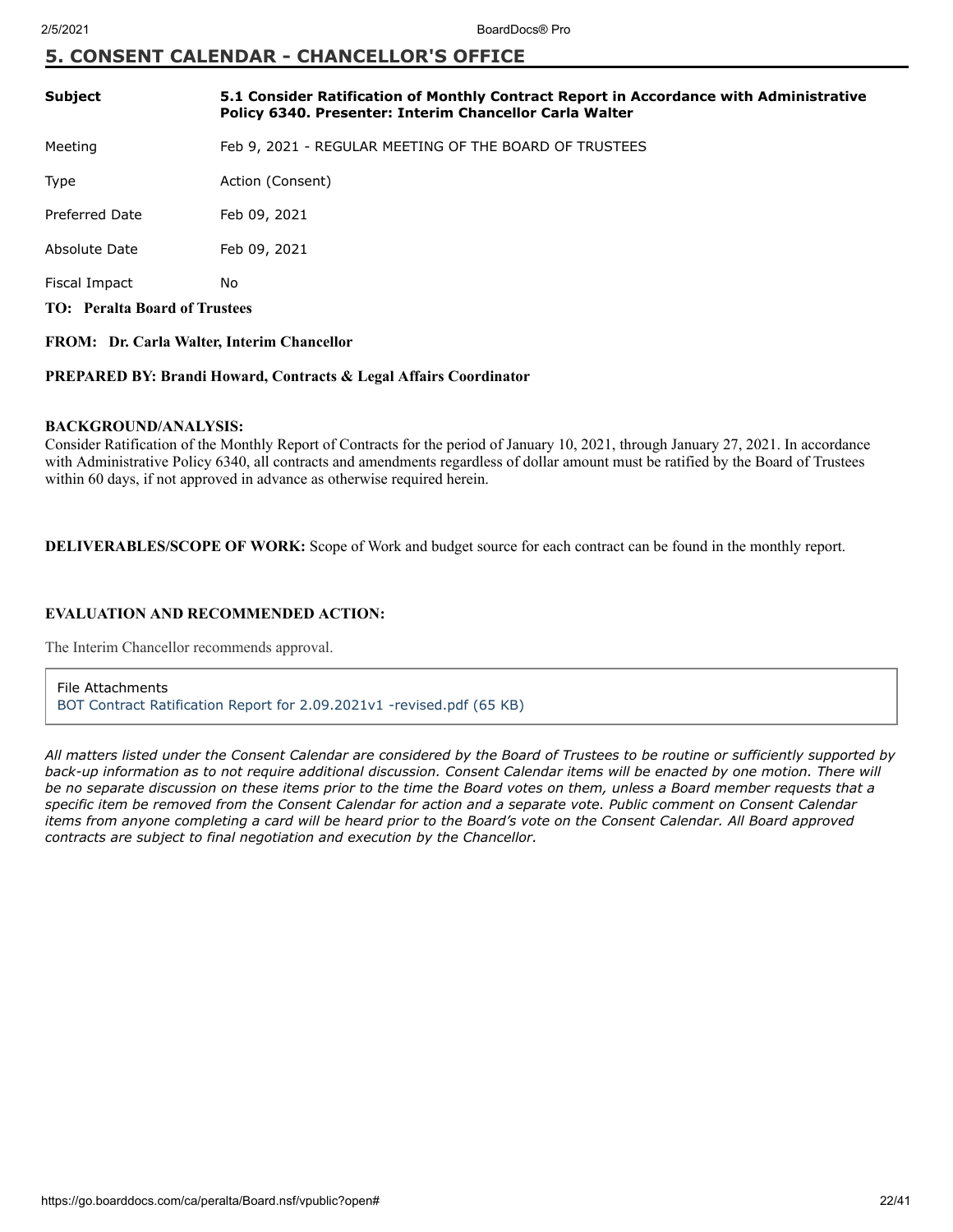# **6. CONSENT CALENDAR - HUMAN RESOURCES**

| Subject                              | 6.1 Consider Approval of a Contract with Advanced Chemical Transportation Inc (ACT)<br>for Hazardous Waste Disposal in the Amount of \$50,000. Presenter: Acting Vice<br><b>Chancellor Ronald McKinley</b> |  |
|--------------------------------------|------------------------------------------------------------------------------------------------------------------------------------------------------------------------------------------------------------|--|
| Meeting                              | Feb 9, 2021 - REGULAR MEETING OF THE BOARD OF TRUSTEES                                                                                                                                                     |  |
| Type                                 | Action (Consent)                                                                                                                                                                                           |  |
| <b>Preferred Date</b>                | Feb 09, 2021                                                                                                                                                                                               |  |
| Absolute Date                        | Feb 09, 2021                                                                                                                                                                                               |  |
| Fiscal Impact                        | Yes                                                                                                                                                                                                        |  |
| Dollar Amount                        | \$50,000.00                                                                                                                                                                                                |  |
| <b>Budgeted</b>                      | Yes                                                                                                                                                                                                        |  |
| <b>Budget Source</b>                 | General Fund, 1-01-118-5501-1-657000-0000-00                                                                                                                                                               |  |
| <b>TO:</b> Peralta Board of Trustees |                                                                                                                                                                                                            |  |

**FROM: Ronald McKinley, Acting Vice Chancellor Human Resources & Employee Relations**

#### **PREPARED BY: Carrie Burdick, Risk Coordinator, Risk Management Department**

#### **BACKGROUND/ANALYSIS:**

One of Risk Managements functions is to oversee the removal of Hazardous/Universal waste and to provide disposal documentation/reporting to various city, state and county agencies. Waste is removed from Science labs, vocational classes, and all other Peralta CCD departments that produce hazardous and universal waste. ACT provides containers to store waste in, transportation on the highways per the Department of Transportation regulations, and disposal or processing of the chemicals per Environmental Protection Agency, Department of Toxic Substances and Alameda County Environmental Health Department.

#### **DELIVERABLES/SCOPE OF WORK:**

ACT will provide requested environmental services by removal of waste from Science labs, vocational classes and all Peralta CCD departments that produce hazardous and universal waste. At each site the waste shall be packaged, transported and disposed of or processed.

#### **ANTICIPATED COMPLETION DATE:**

June 30, 2021

## **EVALUATION AND RECOMMENDED ACTION:**

The District's Risk Management Department has evaluated the deliverables to date for Advanced Chemical Transportation Inc. (ACT) and found them to be satisfactory.

The Interim Chancellor and Active Vice Chancellor of Human Resources & Employee Relations recommends approval.

File Attachments [ACT 20-21 contract updated.pdf \(609 KB\)](https://go.boarddocs.com/ca/peralta/Board.nsf/files/BXNUT97D90AA/$file/ACT%20%2020-21%20contract%20updated.pdf) [ACT SOW Price Sheet Aug 2020.pdf \(81 KB\)](https://go.boarddocs.com/ca/peralta/Board.nsf/files/BXNUTD7D9627/$file/ACT%20SOW%20Price%20Sheet%20Aug%202020.pdf) [ACTenviro Trifold.pdf \(1,373 KB\)](https://go.boarddocs.com/ca/peralta/Board.nsf/files/BXNUTL7D9E73/$file/ACTenviro%20Trifold.pdf) [2000140712 ACT 111320 1 001.jpg \(657 KB\)](https://go.boarddocs.com/ca/peralta/Board.nsf/files/BXNUTS7DA4A6/$file/2000140712%20ACT%20111320%201%20001.jpg) [2000140712 ACT 111320 2 001.jpg \(573 KB\)](https://go.boarddocs.com/ca/peralta/Board.nsf/files/BXNUTW7DA806/$file/2000140712%20ACT%20111320%202%20001.jpg) [MARC for ACT Contract - signed.pdf \(516 KB\)](https://go.boarddocs.com/ca/peralta/Board.nsf/files/BXY32X01D709/$file/MARC%20for%20ACT%20Contract%20-%20signed.pdf)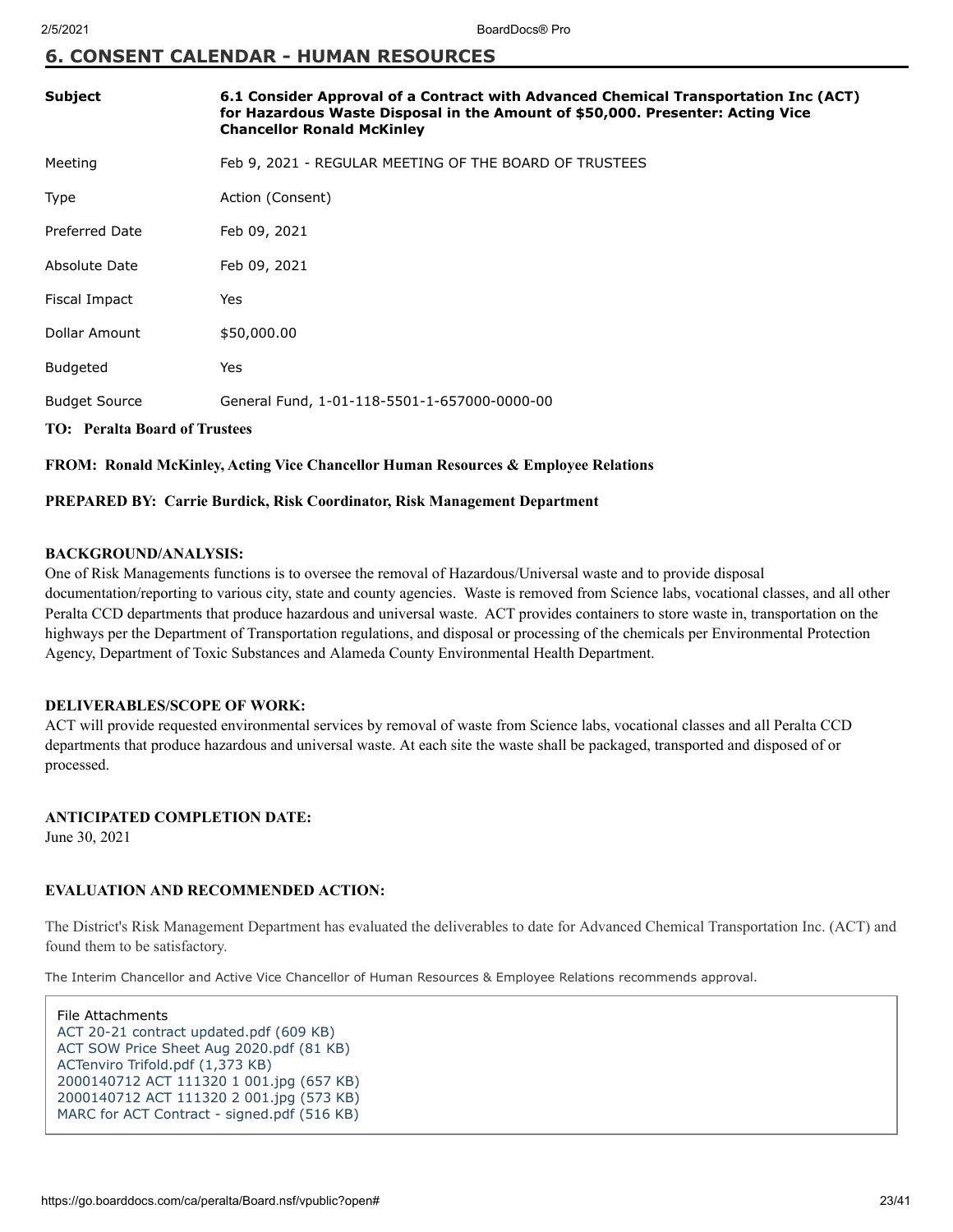#### 2/5/2021 BoardDocs® Pro

*All matters listed under the Consent Calendar are considered by the Board of Trustees to be routine or sufficiently supported by back-up information as to not require additional discussion. Consent Calendar items will be enacted by one motion. There will be no separate discussion on these items prior to the time the Board votes on them, unless a Board member requests that a specific item be removed from the Consent Calendar for action and a separate vote. Public comment on Consent Calendar items from anyone completing a card will be heard prior to the Board's vote on the Consent Calendar. All Board approved contracts are subject to final negotiation and execution by the Chancellor.*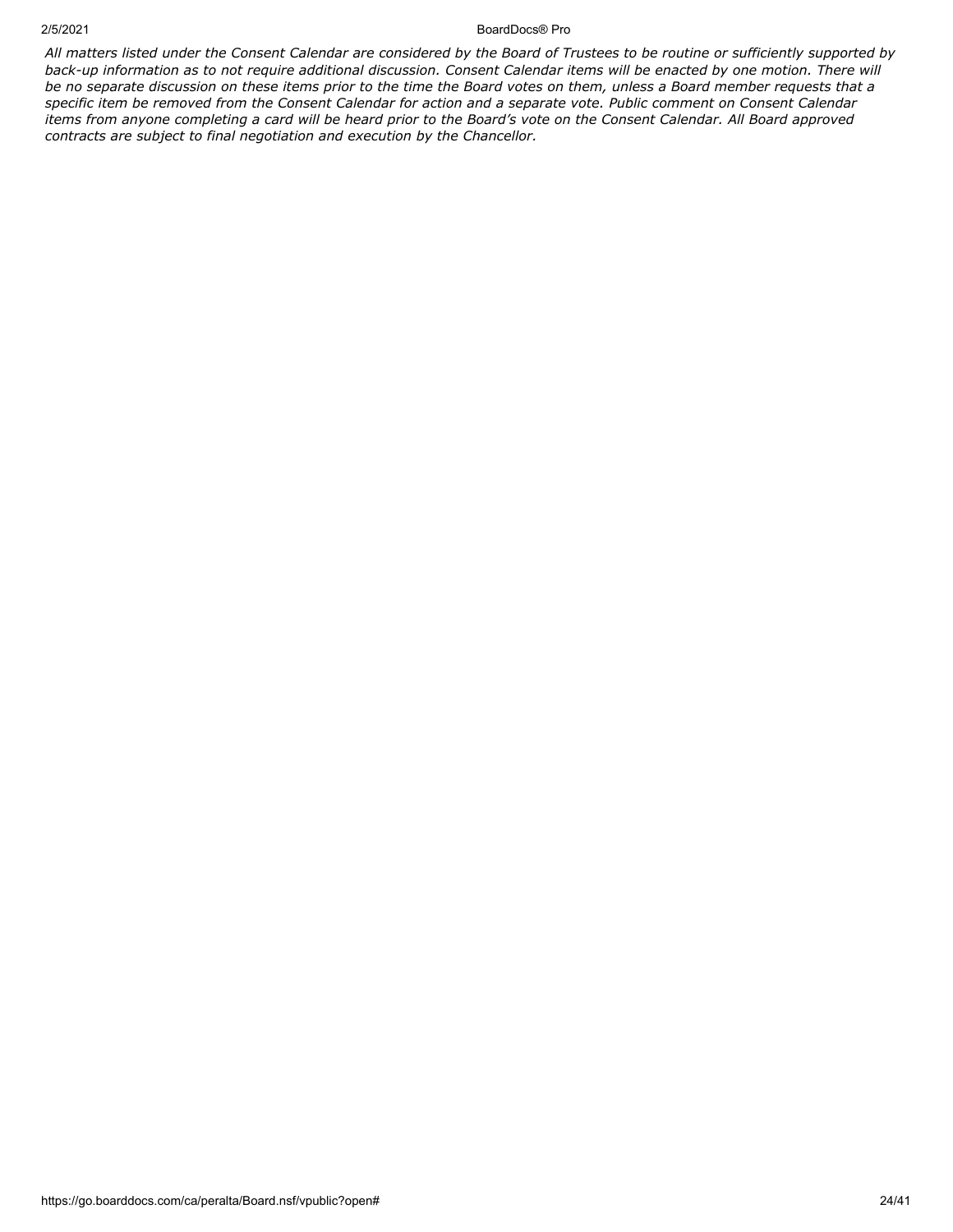# **7. CONSENT CALENDAR - FACILITIES**

| Subject                              | 7.1 Consider Approval of Change Order #1 with Mars Construction, Inc. for the Berkeley<br>City College ADA Barrier Removal Project Phase 2 in the Amount of \$6,512.73. Presenter:<br>Acting Vice Chancellor Atheria Smith. |  |
|--------------------------------------|-----------------------------------------------------------------------------------------------------------------------------------------------------------------------------------------------------------------------------|--|
| Meeting                              | Feb 9, 2021 - REGULAR MEETING OF THE BOARD OF TRUSTEES                                                                                                                                                                      |  |
| Type                                 | Action (Consent)                                                                                                                                                                                                            |  |
| Preferred Date                       | Dec 14, 2020                                                                                                                                                                                                                |  |
| Absolute Date                        | Feb 09, 2021                                                                                                                                                                                                                |  |
| Fiscal Impact                        | Yes                                                                                                                                                                                                                         |  |
| Dollar Amount                        | \$6,512.73                                                                                                                                                                                                                  |  |
| <b>Budgeted</b>                      | Yes                                                                                                                                                                                                                         |  |
| <b>Budget Source</b>                 | 1-63-391-6206-1-710000-2323-02 (Measure A Bond Funds)                                                                                                                                                                       |  |
| <b>TO: Peralta Board of Trustees</b> |                                                                                                                                                                                                                             |  |

### **FROM: Atheria Smith, Acting Vice Chancellor of Department of General Services**

#### **PREPARED BY: Kitchell CEM**

#### **BACKGROUND/ANALYSIS:**

The original contract for the Berkeley City College Barrier Removal Project Phase 2 was awarded to the lowest responsive bidder, Mars Construction, Inc., to ensure compliance with the American with Disabilities Act (ADA) requirements identified in the District's remediation plan included in the settlement for Delson v. Peralta Community College.

During a site walk with the DSA Inspector, it was discovered that the existing entrances to the semi-ambulatory stalls in all of the men's restrooms are not wide enough per ADA ("unforeseen condition"). Therefore, new restroom doors and partitions are needed in order to comply with ADA ("added scope").

The Board is asked to approve this Change Order #1 for added scope due to unforeseen conditions to comply with ADA requirements addressed in the Delson v. Peralta Community College settlement and the accompanying time extension to perform the added scope.

Contact Information for Mars Construction, Inc. Maria Serova, Principal 4888 Clayton Road #14 Concord, CA 94521

A summary of this Agreement follows:

| Contract                                  | <b>Approved Amount</b> | <b>Time</b><br><b>Extension</b> | <b>Contract End</b><br>Date | <b>Board Approval Date</b> |
|-------------------------------------------|------------------------|---------------------------------|-----------------------------|----------------------------|
| <b>Construction Services</b><br>Agreement | \$113,700.00           | N/A                             | 6/30/2021                   | 5/12/2020                  |
| Change Order #1                           | \$6,512.73             | 184 days                        | 02/14/2021                  | This item                  |
| <b>TOTAL</b>                              | \$120,212.73           |                                 |                             |                            |

In the 2020-21 Fiscal Year, Mars Construction, Inc. has no other contracts with the District.

#### **DELIVERABLES/SCOPE OF WORK:**

The following scope of services will be performed at Berkeley City College in Change Order #1:

Accessible Restroom Modifications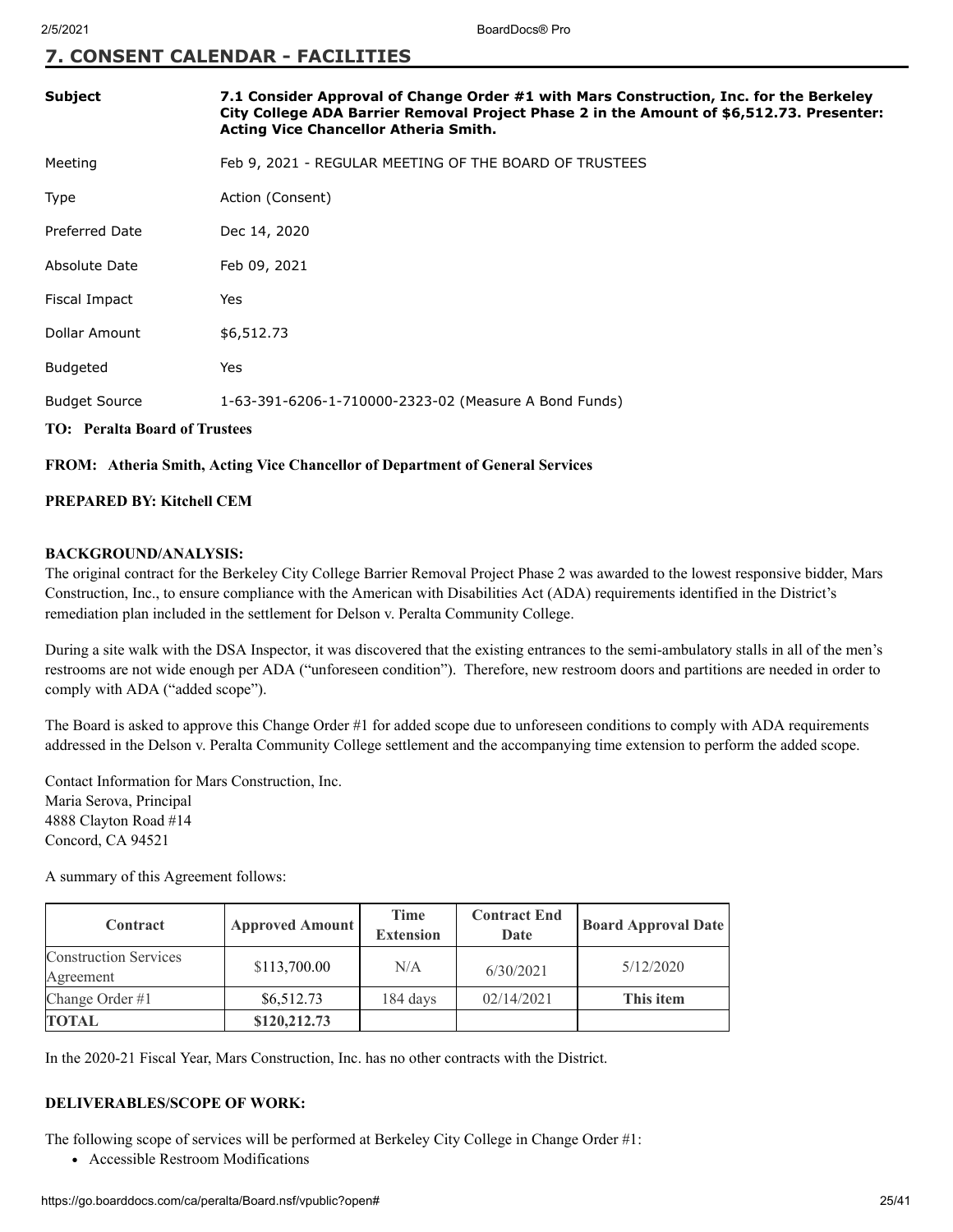## **ANTICIPATED COMPLETION DATE:**

February 14, 2021.

#### **EVALUATION AND RECOMMENDED ACTION:**

The Construction Manager, Acting Vice Chancellor of General Services and Interim Chancellor recommend approval.

#### File Attachments

[Mar Construction BCC MARC package signed.pdf \(5,160 KB\)](https://go.boarddocs.com/ca/peralta/Board.nsf/files/BX6SDC6E695A/$file/Mar%20Construction%20BCC%20MARC%20package%20signed.pdf)

*All matters listed under the Consent Calendar are considered by the Board of Trustees to be routine or sufficiently supported by back-up information as to not require additional discussion. Consent Calendar items will be enacted by one motion. There will be no separate discussion on these items prior to the time the Board votes on them, unless a Board member requests that a specific item be removed from the Consent Calendar for action and a separate vote. Public comment on Consent Calendar items from anyone completing a card will be heard prior to the Board's vote on the Consent Calendar. All Board approved contracts are subject to final negotiation and execution by the Chancellor.*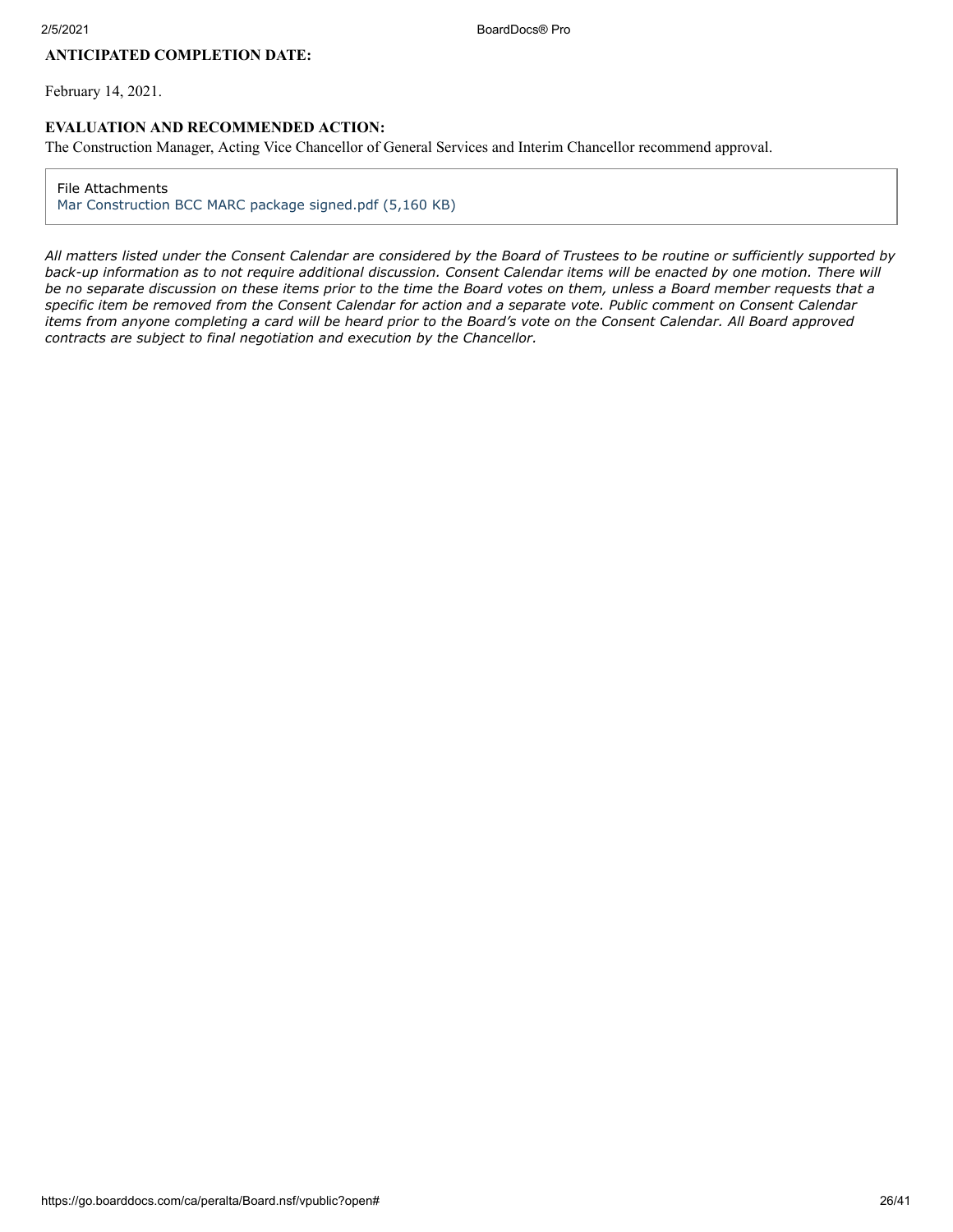# **7. CONSENT CALENDAR - FACILITIES**

| <b>Subject</b>       | 7.2 Consider Approval of Change Order No.1 to CMAS Purchase Agreement with Ojo<br>Technology, Inc. in the Amount of \$661.16 to Purchase and Install Extended Mounting<br>Arms for Two Exterior Parapet Cameras at the NCLA Building at the College of Alameda.<br>Presenter: Acting Vice Chancellor Atheria Smith |
|----------------------|--------------------------------------------------------------------------------------------------------------------------------------------------------------------------------------------------------------------------------------------------------------------------------------------------------------------|
| Meeting              | Feb 9, 2021 - REGULAR MEETING OF THE BOARD OF TRUSTEES                                                                                                                                                                                                                                                             |
| <b>Type</b>          | Action (Consent)                                                                                                                                                                                                                                                                                                   |
| Preferred Date       | Jan 19, 2021                                                                                                                                                                                                                                                                                                       |
| Absolute Date        | Feb 09, 2021                                                                                                                                                                                                                                                                                                       |
| Fiscal Impact        | Yes                                                                                                                                                                                                                                                                                                                |
| Dollar Amount        | \$666.16                                                                                                                                                                                                                                                                                                           |
| <b>Budgeted</b>      | Yes                                                                                                                                                                                                                                                                                                                |
| <b>Budget Source</b> | 1-63-391-6403-1-710000-2361-00 (Fund63, Measure A fund)                                                                                                                                                                                                                                                            |
| .                    |                                                                                                                                                                                                                                                                                                                    |

# **TO: Peralta Board of Trustees**

#### **FROM: Atheria Smith, Vice Chancellor of Department of General Services**

#### **PREPARED BY: Roebbelen CM**

#### **BACKGROUND/ANALYSIS:**

The New Center of Liberal Arts Project ("Project") includes the construction of a new classroom building at the College of Alameda campus. At this time, the District wishes to procure two extended mounting arms to properly secure security cameras at the Project from Ojo Technology Inc. ("Ojo") via Change Order No. 1 to the CMAS Purchase Agreement under CMAS Contract Pricing and Provisions ("Agreement") the District approved on November 10, 2020.

The extended mounting arms are needed for two parapet cameras to accommodate roofing design changes that were required to allow sufficient clearance for the construction and maintenance of a new East Bay Municipal Water District main water pipeline adjacent to the Project.

Pursuant to Public Contract Code § 20653, the District can procure goods and services via State of California Department of General Services' competitively bid CMAS contracts. By doing so, the District removes repetitive, resource intensive, costly and time-consuming bid processes.

Under the Agreement and this Change Order No. 1, Ojo will ultimately install the server and twenty-nine (29) cameras required to fully secure the new building.

In the 2020-2021 Fiscal Year, the District approved Change Order No. 5 to the Construction Agreement with Ojo for the Emergency Blue Phones Project at Laney College, Merritt College and the District Administrative Center ("District Wide Blue Phone Project"). In addition, the District approved the release of the remaining 5% retention held under the District's construction contract with Ojo for the District Wide Blue Phone Project. Ojo was also awarded the Agreement upon which this change order is based on November 10, 2020.

| <b>Contract Scope</b>            | <b>Total Contract Amount</b> | <b>Board Approval date</b> |
|----------------------------------|------------------------------|----------------------------|
| District Wide Blue Phone         | \$1,344,265.62               | Jul 28, 2020               |
| Change Order No. 5               |                              |                            |
| District Wide Blue Phones        | \$1,344,265.62               | September 15, 2020         |
| Release of Retention             |                              |                            |
| NCLA Security Cameras and Server | \$95,353.41                  | November 10, 2020          |
| <b>CMAS</b> Purchase Agreement   |                              |                            |
| NCLA Security Cameras and Server |                              |                            |
| <b>CMAS</b> Purchase Agreement   | \$666.16                     | Pending February 9, 2021   |
| Change Order No. 1               |                              |                            |
|                                  |                              |                            |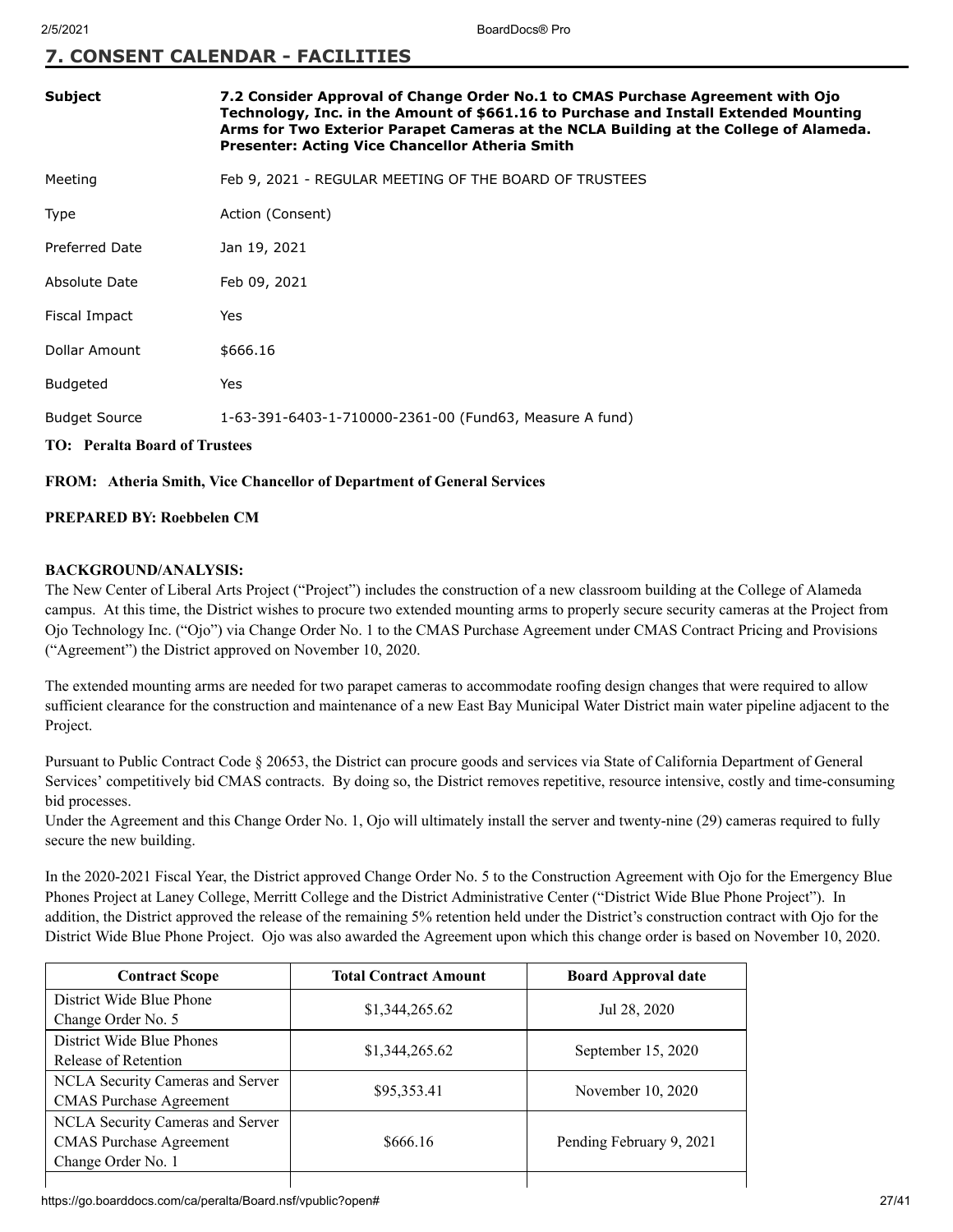There are 3 Budget Strings associated with this Project. Change Order No.1 is a material only change impacting only budget string 1-63- 391-6403-1-710000-2361-00.

**\$96,019.75**

Contact Information: Ojo Technology Inc. 1485 Bayshore Blvd. #199 San Francisco, CA, 94124 Ph: (415) 801-2582

Per Change Order No. 1, Ojo will procure and install extended Pelco PP450 mounting arms for the two (2) parapet mounted cameras in lieu of the standard-length Hanwha arms.

#### **ANTICIPATED COMPLETION DATE:**

The anticipated completion date for this Project is February 28,2021.

#### **EVALUATION AND RECOMMENDED ACTION:**

The Project Manager, Acting Vice Chancellor of General Services, Campus IT staff and the Interim Chancellor recommend approval.

File Attachments [Ojo Technology\\_NCLA Camera Install CO1 MARC package signed.pdf \(15,438 KB\)](https://go.boarddocs.com/ca/peralta/Board.nsf/files/BXGVHA80C8F1/$file/Ojo%20Technology_NCLA%20Camera%20Install%20CO1%20MARC%20package%20signed.pdf)

*All matters listed under the Consent Calendar are considered by the Board of Trustees to be routine or sufficiently supported by back-up information as to not require additional discussion. Consent Calendar items will be enacted by one motion. There will be no separate discussion on these items prior to the time the Board votes on them, unless a Board member requests that a specific item be removed from the Consent Calendar for action and a separate vote. Public comment on Consent Calendar items from anyone completing a card will be heard prior to the Board's vote on the Consent Calendar. All Board approved contracts are subject to final negotiation and execution by the Chancellor.*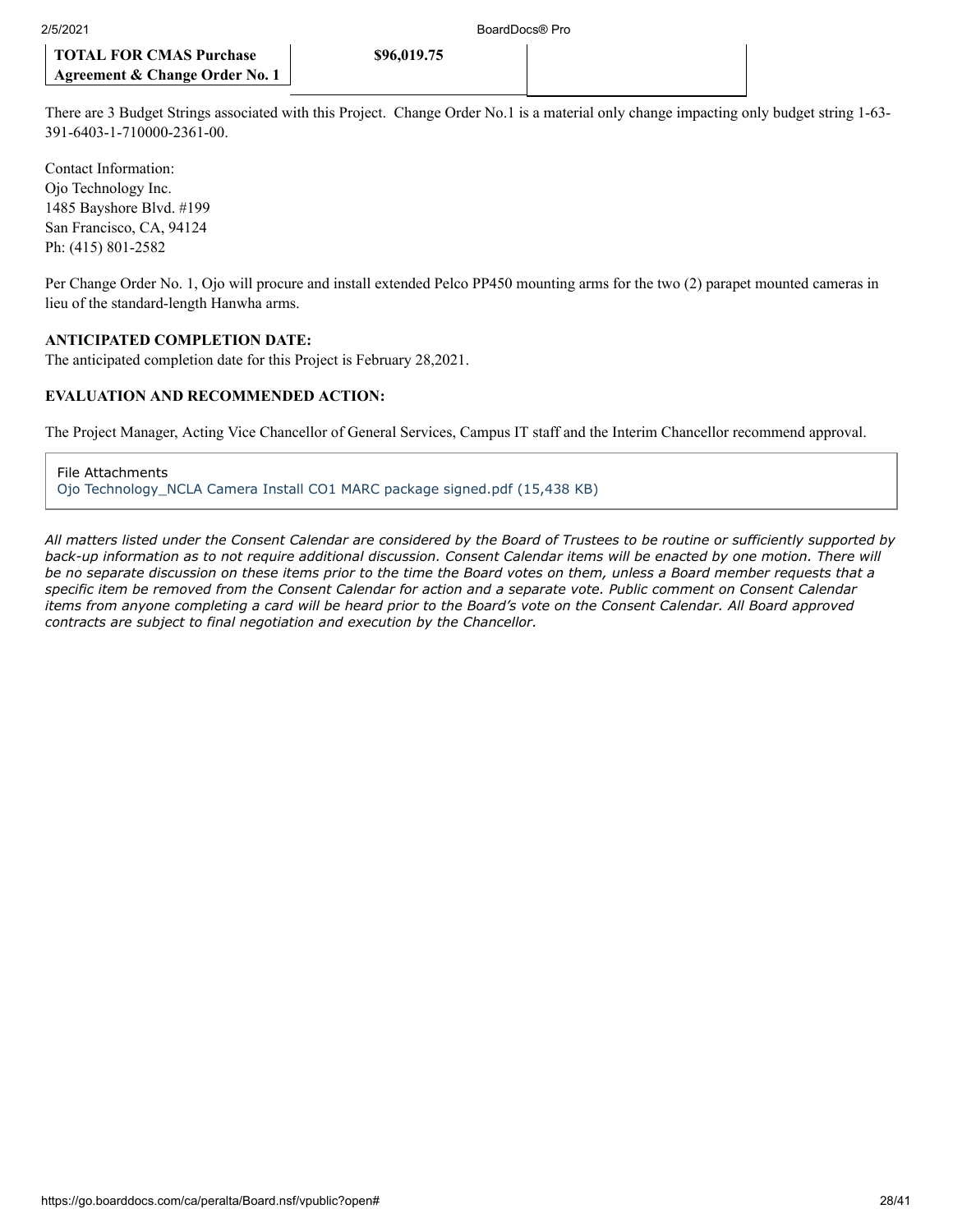# **7. CONSENT CALENDAR - FACILITIES**

| <b>Subject</b>                       | 7.3 Consider Approval of Resolution No. 20/21-19 Authorizing Lease of Relocatable<br>Structures for the Laney College Locker Room Interim Campus Pursuant to Public<br>Contract Code Section 20652, and Approval of a Revised Form of Agreement<br>Incorporating Piggyback Contract with Mobile Modular Management Corporation in an<br>amount Not-to-Exceed \$957,204.02. Presenter: Acting Vice Chancellor Atheria Smith. |
|--------------------------------------|-----------------------------------------------------------------------------------------------------------------------------------------------------------------------------------------------------------------------------------------------------------------------------------------------------------------------------------------------------------------------------------------------------------------------------|
| Meeting                              | Feb 9, 2021 - REGULAR MEETING OF THE BOARD OF TRUSTEES                                                                                                                                                                                                                                                                                                                                                                      |
| Type                                 | Action (Consent)                                                                                                                                                                                                                                                                                                                                                                                                            |
| <b>Preferred Date</b>                | Feb 09, 2021                                                                                                                                                                                                                                                                                                                                                                                                                |
| Absolute Date                        | Feb 09, 2021                                                                                                                                                                                                                                                                                                                                                                                                                |
| Fiscal Impact                        | Yes                                                                                                                                                                                                                                                                                                                                                                                                                         |
| Dollar Amount                        | \$957,204.02                                                                                                                                                                                                                                                                                                                                                                                                                |
| <b>Budgeted</b>                      | Yes                                                                                                                                                                                                                                                                                                                                                                                                                         |
| <b>Budget Source</b>                 | Funds 63 - Measure A                                                                                                                                                                                                                                                                                                                                                                                                        |
| <b>TO: Peralta Board of Trustees</b> |                                                                                                                                                                                                                                                                                                                                                                                                                             |

**FROM: Atheria Smith, Acting Vice Chancellor of Department of General Services**

#### **PREPARED BY: Swinerton CM**

#### **BACKGROUND/ANALYSIS:**

On June 23, 2020, the Board of Trustees adopted Resolution No. 19/20-64 authorizing Lease of Relocatable Structures for the Laney Locker Room Interim Campus pursuant to Public Code Section 20652, and approved an Agreement Incorporating Piggyback Contract with Mobile Modular Management Corporation. The Agreement Incorporating Piggyback Contract attached to Resolution No. 19/20-64, and adopted by the Board, did not memorialize the parties' agreement with respect to a termination of the lease prior to the expiration of the lease term or an extension of the lease term beyond the initial lease term. The revised agreement attached as Exhibit 1 to Resolution No. 20/21 represents the parties' entire agreement regarding the lease of the Relocatable Structures for the Laney Locker Room Renovation and Interim Locker Room Project ("Project"). In addition, the agreement includes a scope reduction as District staff have determined that two (2) of the ten (10) portables will only be needed for twelve (12) months as opposed to the originally anticipated twenty-four (24) months.

In connection with the Project Peralta Community College District ("District") is undertaking, the District seeks to lease relocatable modular classroom, locker room, and restroom structures ("Relocatable Structures") for the Laney Locker Room Interim Campus.

Under Public Contract Code section 20651, the District is required to competitively bid the lease or purchase of equipment, materials, or supplies that exceeds \$95,200 for 2020. Public Contract Code section 20652, commonly referred to as a piggybacking statute, is as an exception to the competitive bidding requirement and allows the District to lease or purchase equipment, materials, or supplies by utilizing an existing contract authorized by law between a vendor and another public agency under the same terms as are available to the other public agency under the existing contract.

As detailed in Resolution No. 19/20-64 and in Resolution No. 20/21, Pajaro Valley Unified School District has procured a contract ("Piggyback Contract") with McGrath RentCorp. dba Mobile Modular Management Corporation ("Mobile Modular") for the lease or purchase of the Relocatable Structures. The Piggyback Contract provides that any California community college district may lease or purchase the Relocatable Structures at the same price and upon the same terms as the Piggyback Contract.

District staff and consultants researched the costs and terms of the Piggyback Contract and believe that the prices of the Piggyback Contract are reasonable and that it would be in the best interests of the District to utilize the Piggyback Contract to lease the Relocatable Structures pursuant to the Agreement Incorporating Piggyback Contract ("Agreement") with Mobile Modular.

#### **Contact Information for Mobile Modular is as follows:**

Attn: Carl Yeremian McGrath RentCorp. dba Mobile Modular Management Corporation 5700 Las Positas Road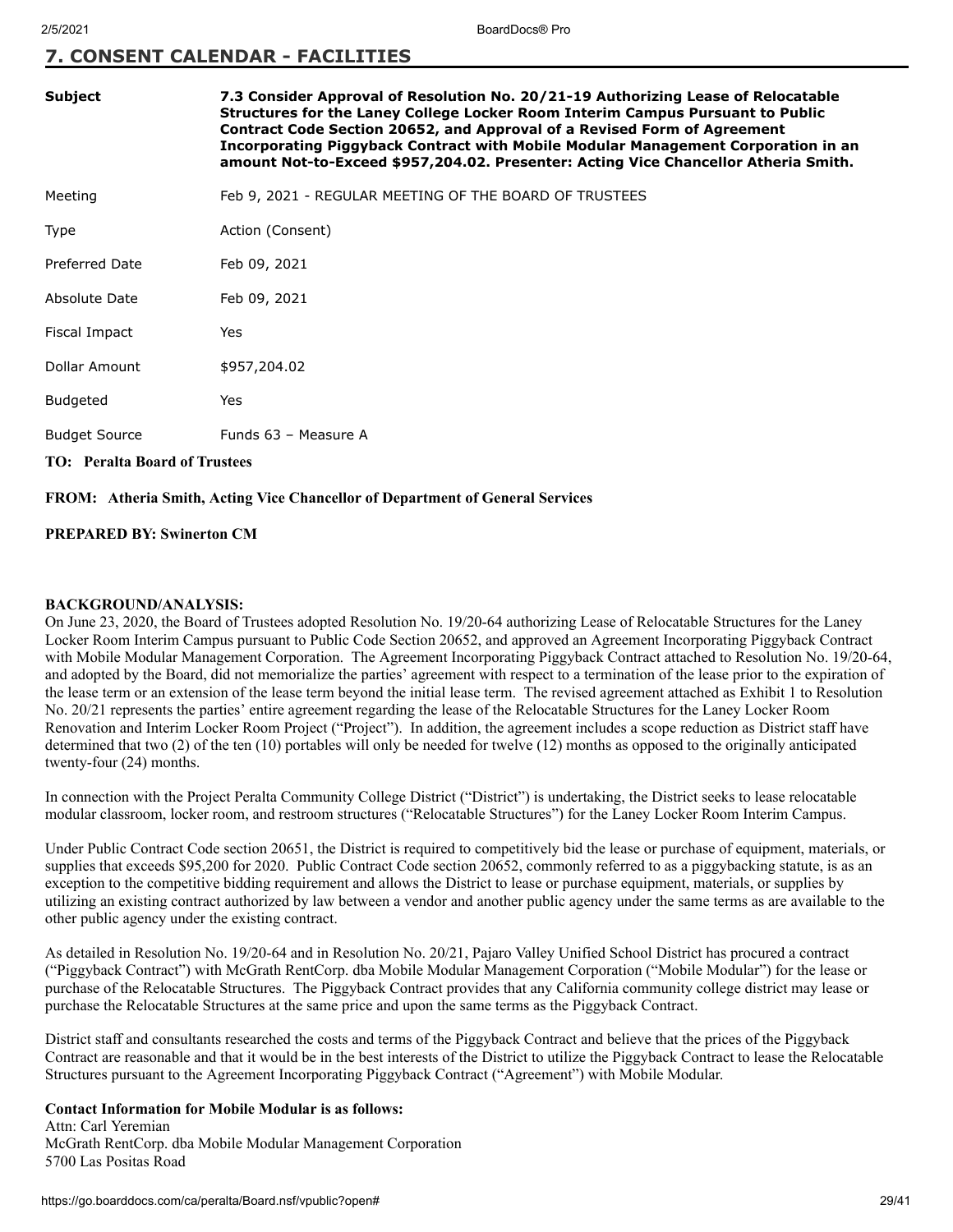Livermore, CA 94551

#### **DELIVERABLES/SCOPE OF WORK:**

Mobile Modular will supply, install, and lease ten (10) Relocatable Structures to the District as follows:

| <b>Building</b><br><b>Type</b> | Delivery &<br><b>Installation</b> | <b>Monthly</b><br>Rent | <b>Term Rent</b> | Return<br><b>Charges</b> | <b>Total</b> |
|--------------------------------|-----------------------------------|------------------------|------------------|--------------------------|--------------|
| <b>12 Months Lease</b>         |                                   |                        |                  |                          |              |
| $(2)$ 48x40<br>[R1,R2]         | \$70,110.51                       | \$4,610.00             | \$55,320.00      | \$26,918.51              | \$152,349.02 |
| <b>24 Months Lease</b>         |                                   |                        |                  |                          |              |
| $(3)$ 36x40<br>[R3,R4,R5]      | \$148,619.00                      | \$6,642.00             | \$159,408.00     | \$26,545.00              | \$334,572.00 |
| $(3)$ 36x40<br>[R6, R7, R8]    | \$108,195.00                      | \$6,642.00             | \$159,408.00     | \$26,610.00              | \$294,213.00 |
| (2) 12x40<br>[Restrooms]       | \$25,562.00                       | \$5,466.00             | \$131,184.00     | \$19,324.00              | \$176,070.00 |
|                                |                                   |                        |                  |                          | \$957,204.02 |

The Contract Price shall not exceed \$957,204.02 for the fully-installed Relocatable Structures leased for twelve (12) and twenty-four (24) months, including, without limitation, taxes, delivery, installation, labor, required payment and performance bonds and Vendor insurance per the Piggyback Contract, and removal/return.

#### **ANTICIPATED COMPLETION DATE:**

By no later than March 30, 2021, Mobile Modular shall complete all installation and related work and the lease of the Relocatable Structures shall commence. By March 30, 2022, the 12-month lease will conclude and Mobile Modular will remove and return the Relocatable Structures, unless the lease term is shortened or extended by agreement of the parties. By March 30, 2023, the 24-month lease will conclude and Mobile Modular will remove and return the Relocatable Structures, unless the lease term is shortened or extended by agreement of the parties.

#### **EVALUATION AND RECOMMENDED ACTION:**

The Interim Chancellor and the Acting Vice Chancellor of General Services recommend the adoption of Resolution No. 20/21-19 and approval of the revised form of Agreement.

File Attachments [MARC Mobile Modular Agreement - signed - v2.pdf \(122 KB\)](https://go.boarddocs.com/ca/peralta/Board.nsf/files/BXY3GV055D19/$file/MARC%20Mobile%20Modular%20Agreement%20-%20signed%20-%20v2.pdf) [Resolution Authorizing Piggyback Procurement - Mobile Modular \(Updated.1.29.21\)\(CLEAN\) CB 20210205 - v2.pdf \(32,642](https://go.boarddocs.com/ca/peralta/Board.nsf/files/BXY3GX05621F/$file/Resolution%20Authorizing%20Piggyback%20Procurement%20-%20Mobile%20Modular%20(Updated.1.29.21)(CLEAN)%20CB%2020210205%20-%20v2.pdf) KB)

*All matters listed under the Consent Calendar are considered by the Board of Trustees to be routine or sufficiently supported by back-up information as to not require additional discussion. Consent Calendar items will be enacted by one motion. There will be no separate discussion on these items prior to the time the Board votes on them, unless a Board member requests that a specific item be removed from the Consent Calendar for action and a separate vote. Public comment on Consent Calendar items from anyone completing a card will be heard prior to the Board's vote on the Consent Calendar. All Board approved contracts are subject to final negotiation and execution by the Chancellor.*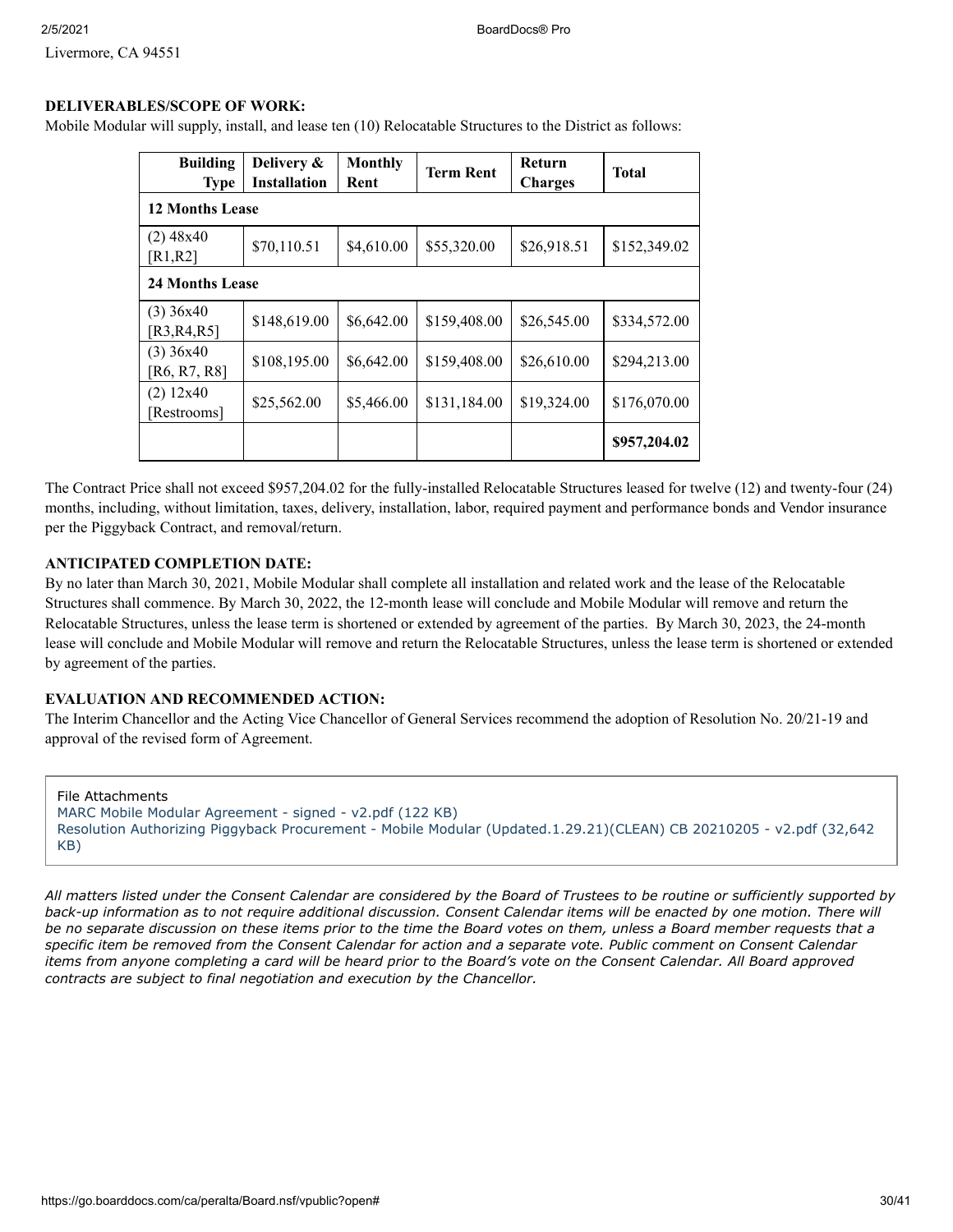| <b>Subject</b>                | 8.1 Consider Second Reading and Approval of Proposed Board Policies. Presenter:<br><b>Interim Chancellor Carla Walter (5 minutes)</b> |  |
|-------------------------------|---------------------------------------------------------------------------------------------------------------------------------------|--|
| Meeting                       | Feb 9, 2021 - REGULAR MEETING OF THE BOARD OF TRUSTEES                                                                                |  |
| <b>Type</b>                   | Action                                                                                                                                |  |
| <b>Preferred Date</b>         | Feb 09, 2021                                                                                                                          |  |
| Absolute Date                 | Feb 09, 2021                                                                                                                          |  |
| Fiscal Impact                 | No                                                                                                                                    |  |
| <b>Budgeted</b>               | No                                                                                                                                    |  |
| <b>Budget Source</b>          | N/A                                                                                                                                   |  |
| Goals                         | D: Strengthen Accountability, Innovation and Collaboration                                                                            |  |
| TO: Peralta Board of Trustees |                                                                                                                                       |  |

**FROM: Dr. Carla Walter, Interim Chancellor**

#### **PREPARED BY: Maisha Jameson, Board Clerk**

#### **BACKGROUND/ANALYSIS:**

The Board will conduct a second reading and consider approval of the presented Board Policies.

- **BP 2355 Speakers and Decorum (**This policy was last updated in 2011.)
- **BP 4220 Standards of Scholarship (**This policy was last updated in 2019.)
- **BP 4400 Community Service Programs (**This policy was last updated in 2012.)
- **BP 5010 Admissions and Concurrent Enrollment (**This policy was last updated in 2015.)
- **BP 7510 Domestic Partners** (This is a new policy.)

#### **EVALUATION AND RECOMMENDED ACTION:**

The Interim Chancellor recommends approval.

#### File Attachments

- [BP 2355 Speakers and Decorum.pdf \(101 KB\)](https://go.boarddocs.com/ca/peralta/Board.nsf/files/BXFGDK433D44/$file/BP%202355%20Speakers%20and%20Decorum.pdf)
- [BP 4220 Standards of Scholarship.pdf \(136 KB\)](https://go.boarddocs.com/ca/peralta/Board.nsf/files/BXFGDG433D43/$file/BP%204220%20Standards%20of%20Scholarship.pdf)
- [BP 4400 Community Service Programs.pdf \(148 KB\)](https://go.boarddocs.com/ca/peralta/Board.nsf/files/BXFGDD433D42/$file/BP%204400%20Community%20Service%20Programs.pdf)
- [BP 5010 Admissions and Concurrent Enrollment.pdf \(198 KB\)](https://go.boarddocs.com/ca/peralta/Board.nsf/files/BXFGDA433D41/$file/BP%205010%20Admissions%20and%20Concurrent%20Enrollment.pdf)
- [BP 7510 Domestic Partners.pdf \(191 KB\)](https://go.boarddocs.com/ca/peralta/Board.nsf/files/BXFGD7433D40/$file/BP%207510%20Domestic%20Partners.pdf)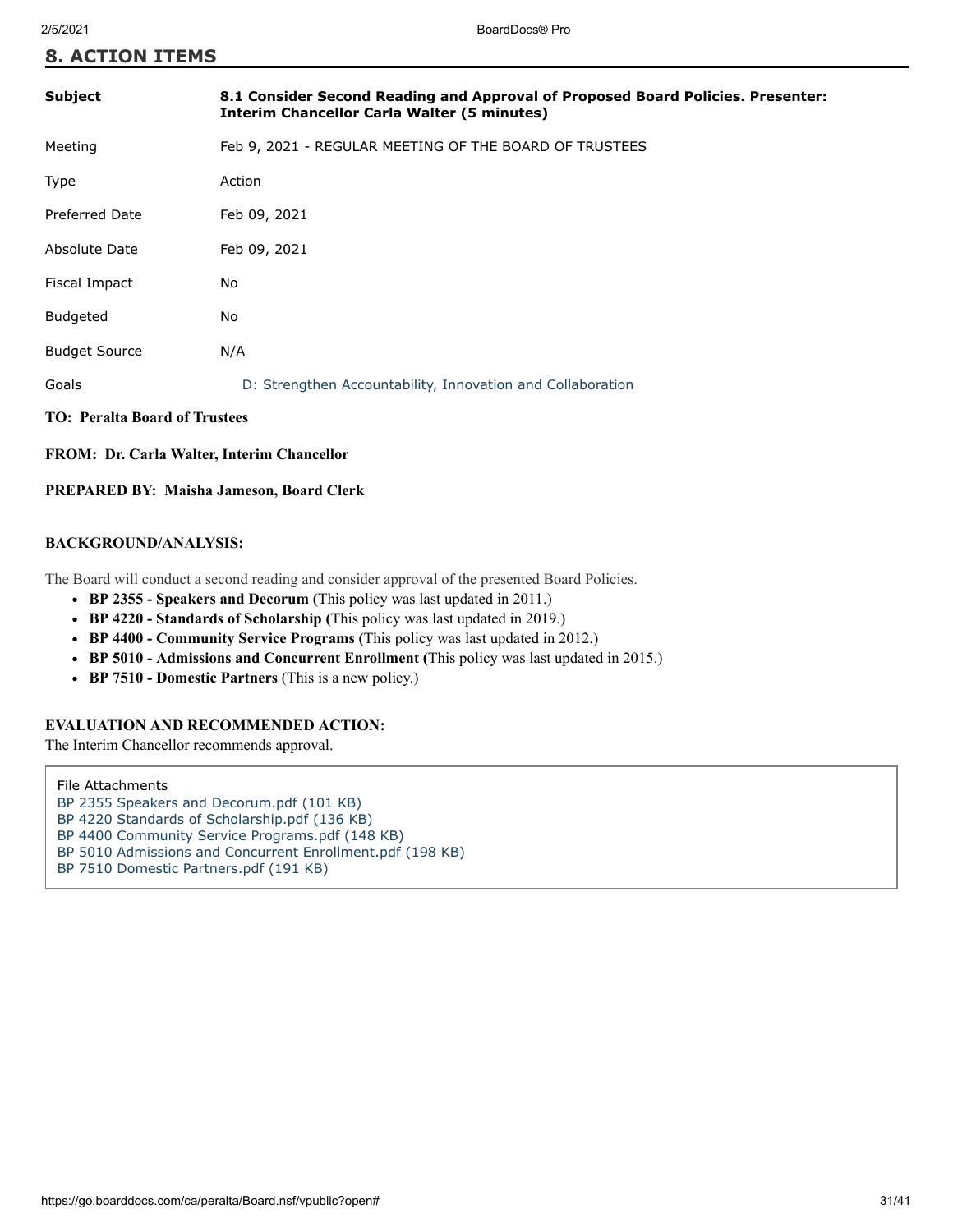| Subject                              | 8.2 Consider Approval of an Agreement between the District and AGB Search in an<br>Amount Not-to-Exceed \$66,000 to Assist in the Comprehensive Search for the Permanent<br>Chancellor of the Peralta Community College District. Presenter: Board President Cindi<br>Napoli-Abella Reiss (5 minutes) |
|--------------------------------------|-------------------------------------------------------------------------------------------------------------------------------------------------------------------------------------------------------------------------------------------------------------------------------------------------------|
| Meeting                              | Feb 9, 2021 - REGULAR MEETING OF THE BOARD OF TRUSTEES                                                                                                                                                                                                                                                |
| Type                                 | Action                                                                                                                                                                                                                                                                                                |
| <b>Preferred Date</b>                | Feb 09, 2021                                                                                                                                                                                                                                                                                          |
| Absolute Date                        | Feb 09, 2021                                                                                                                                                                                                                                                                                          |
| Fiscal Impact                        | Yes                                                                                                                                                                                                                                                                                                   |
| Dollar Amount                        | \$66,000.00                                                                                                                                                                                                                                                                                           |
| <b>Budgeted</b>                      | Yes                                                                                                                                                                                                                                                                                                   |
| <b>Budget Source</b>                 | General Fund (1-01-113-5105-1-660600-0000-00)                                                                                                                                                                                                                                                         |
| <b>TO: Peralta Board of Trustees</b> |                                                                                                                                                                                                                                                                                                       |

### **FROM: Dr. Cindi Napoli-Abella Reiss, Board President**

#### **PREPARED BY: Socorro Taylor, Executive Assistant, Human Relations**

#### **BACKGROUND/ANALYSIS:**

At its January 12, 2021 Special Board meeting, the Board selected AGB Search to provide executive search services to the District for the new Chancellor of Peralta. Four search firms submitted proposals, and all four made presentations to the Board and were provided full consideration. The search for the permanent Peralta Chancellor will be led by Dr. Kim Bobby, Executive Search Consultant with AGB Search, LLC.

#### **DELIVERABLES/SCOPE OF WORK:**

Conduct the search for the permanent chancellor for the District.

### **ANTICIPATED COMPLETION DATE:**

June 30, 2021

#### **EVALUATION AND RECOMMENDED ACTION:**

Board President Dr. Cindi Napoli-Abella Reiss recommends approval.

File Attachments [02\\_09\\_21 Board meeting - Revised AGB Search Contract - signed.pdf \(1,916 KB\)](https://go.boarddocs.com/ca/peralta/Board.nsf/files/BXVTZG76A325/$file/02_09_21%20Board%20meeting%20-%20Revised%20AGB%20Search%20Contract%20-%20signed.pdf)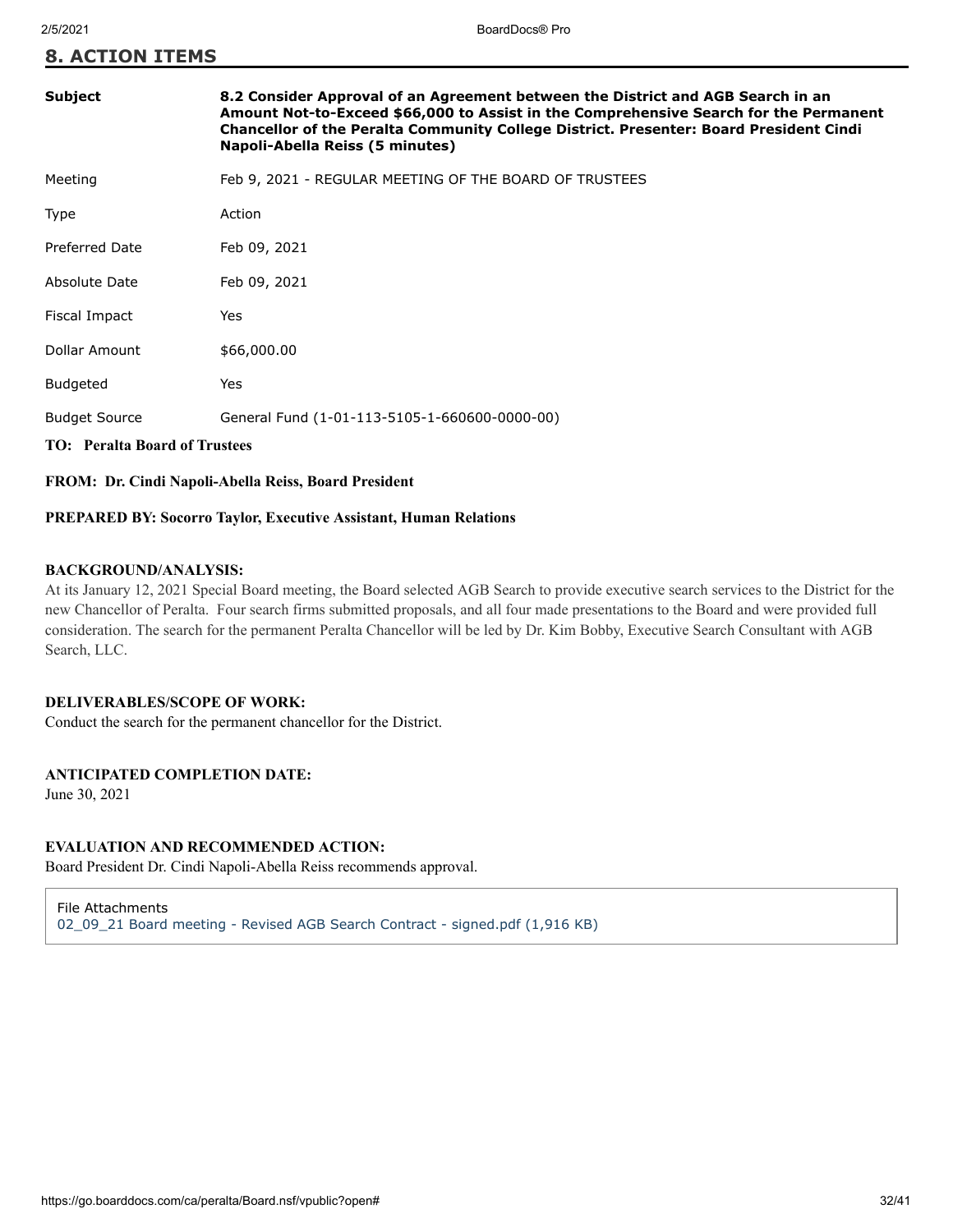| <b>Subject</b>                       | 8.3 Consider Ratification of Approval of an Academic (Faculty) Personnel Item<br>(Retirement). Presenter: Acting Vice Chancellor Ronald McKinley (5 minutes) |  |
|--------------------------------------|--------------------------------------------------------------------------------------------------------------------------------------------------------------|--|
| Meeting                              | Feb 9, 2021 - REGULAR MEETING OF THE BOARD OF TRUSTEES                                                                                                       |  |
| Type                                 | Action                                                                                                                                                       |  |
| Preferred Date                       | Feb 09, 2021                                                                                                                                                 |  |
| Absolute Date                        | Feb 09, 2021                                                                                                                                                 |  |
| Fiscal Impact                        | No                                                                                                                                                           |  |
| <b>Budgeted</b>                      | No                                                                                                                                                           |  |
| <b>TO: Peralta Board of Trustees</b> |                                                                                                                                                              |  |

 **FROM: Dr. Ronald McKinley, Acting Vice Chancellor for Human Resources & Employee Relations**

**PREPARED BY: Socorro Taylor, Executive Assistant, Human Resources & Employee Relations**

#### **BACKGROUND/ANALYSIS:**

#### **APPROVAL OF ACADEMIC (FACULTY) PERSONNEL ITEMS**

New employment; changes in assignment, compensation, and placement; leaves of absence; changes in staff allocation and classification of academic personnel; retirements, phase-in retirements and resignations; and equivalence of minimum qualifications for academic positio

### **A. ACADEMIC (FACULTY) EMPLOYMENT**

 $(NP = New Position * = New Employee)$ 

| <b>Name</b>                                   | <b>Location</b>              | Department/Reports to: |
|-----------------------------------------------|------------------------------|------------------------|
|                                               | <b>Berkeley City College</b> |                        |
| None                                          | <b>College of Alameda</b>    |                        |
|                                               | <b>District Office</b>       |                        |
| None                                          | <b>Laney College</b>         |                        |
| None                                          | <b>Merritt College</b>       |                        |
| None                                          |                              |                        |
| <b>B. PHASE-IN RETIREMENT</b>                 |                              |                        |
| None                                          |                              |                        |
| <b>C. LEAVE OF ABSENCE</b>                    |                              |                        |
| None                                          |                              |                        |
| D. PUBLIC EMPLOYEE RETIREMENT AND RESIGNATION |                              |                        |
| 1. Retirement                                 |                              |                        |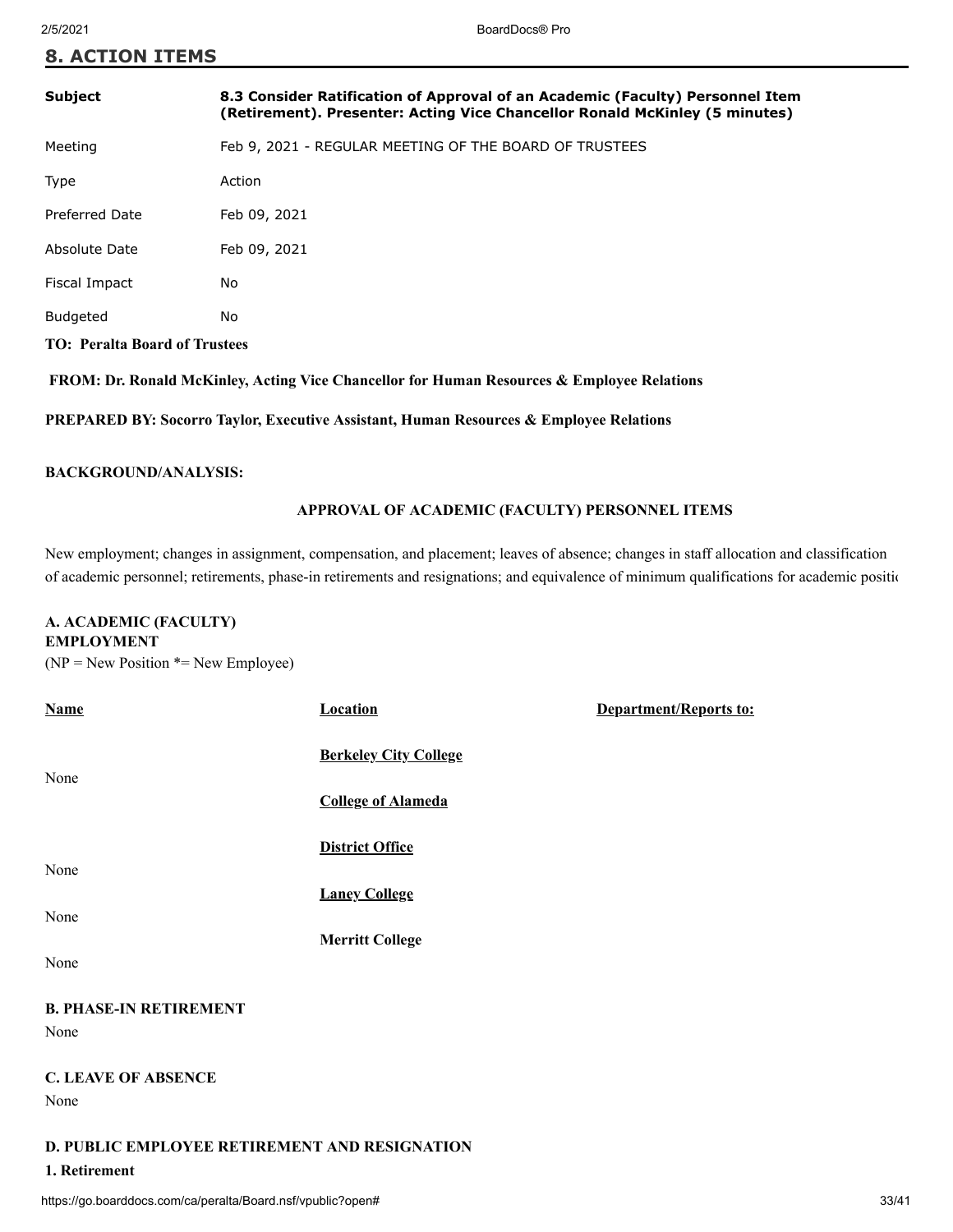| 2/5/2021                                            |                              | BoardDocs® Pro                               |
|-----------------------------------------------------|------------------------------|----------------------------------------------|
| <b>Name</b>                                         | <b>Location</b>              | Department/Reports to:                       |
|                                                     |                              |                                              |
|                                                     | <b>Berkeley City College</b> |                                              |
| None                                                |                              |                                              |
|                                                     | <b>College of Alameda</b>    |                                              |
| <b>Bob Grill</b>                                    | Full-Time Faculty            | Business & Transportation/Dean Ana McClanaha |
| Academic retirement, effective February 1,<br>2021. |                              |                                              |
|                                                     | <b>District Office</b>       |                                              |
| None                                                |                              |                                              |
|                                                     | <b>Laney College</b>         |                                              |
| None                                                |                              |                                              |
|                                                     | <b>Merritt College</b>       |                                              |
| None                                                |                              |                                              |
|                                                     |                              |                                              |
| 2. Resignation                                      |                              |                                              |
|                                                     | <b>Berkeley City College</b> |                                              |
| None                                                |                              |                                              |
|                                                     | <b>College of Alameda</b>    |                                              |
| None                                                |                              |                                              |
|                                                     | <b>District Office</b>       |                                              |
| None                                                |                              |                                              |
|                                                     |                              |                                              |
|                                                     | <b>Laney College</b>         |                                              |
| None                                                |                              |                                              |
|                                                     | <b>Merritt College</b>       |                                              |
| None                                                |                              |                                              |

# **EVALUATION AND RECOMMENDED ACTION:**

The Interim Chancellor and Active Vice Chancellor of Human Resources & Employee Relations recommends approval.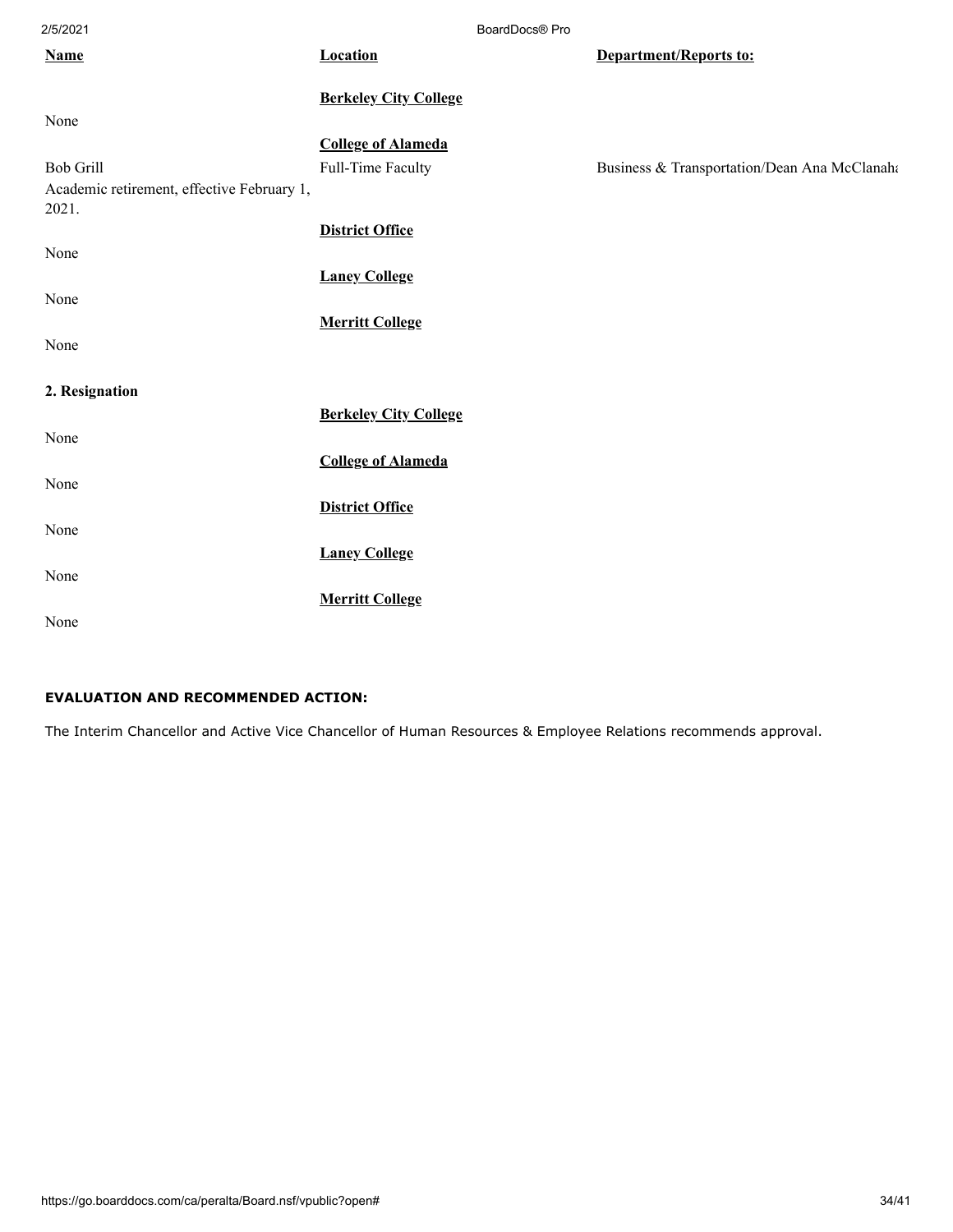| <b>Subject</b>                       | 8.4 Consider Approval of Classified Personnel Items. Presenter: Acting Vice Chancellor<br><b>Ronald McKinley (5 minutes)</b> |
|--------------------------------------|------------------------------------------------------------------------------------------------------------------------------|
| Meeting                              | Feb 9, 2021 - REGULAR MEETING OF THE BOARD OF TRUSTEES                                                                       |
| Type                                 | Action                                                                                                                       |
| <b>Preferred Date</b>                | Feb 09, 2021                                                                                                                 |
| Absolute Date                        | Feb 09, 2021                                                                                                                 |
| Fiscal Impact                        | Yes                                                                                                                          |
| <b>Budgeted</b>                      | Yes                                                                                                                          |
| <b>Budget Source</b>                 | General Fund                                                                                                                 |
| <b>TO: Peralta Board of Trustees</b> |                                                                                                                              |
|                                      |                                                                                                                              |

 **FROM: Dr. Ronald McKinley, Acting Vice Chancellor for Human Resources & Employee Relations**

 **PREPARED BY: Socorro Taylor, Executive Assistant, Human Resources & Employee Relations**

#### **BACKGROUND/ANALYSIS:**

### **APPROVAL OF CLASSIFIED PERSONNEL ITEMS**

New employment; changes in assignment, compensation, and placement; leaves of absence; changes in staff allocation and classification of classified personnel; retirements, phase-in retirements and resignations; and short-term temporary classified positions.

#### **A. CLASSIFIED EMPLOYMENT**

 $(NP = New Position * = New Employee)$ 

| Name                                                                  | Location                     | <b>Department/Reports to:</b>                               |
|-----------------------------------------------------------------------|------------------------------|-------------------------------------------------------------|
|                                                                       | <b>Berkeley City College</b> |                                                             |
| None                                                                  |                              |                                                             |
|                                                                       | <b>College of Alameda</b>    |                                                             |
| None                                                                  |                              |                                                             |
|                                                                       | <b>District Office</b>       |                                                             |
| Marshniel Chandra*                                                    | Human Resources Generalist   | Human Resources/Acting Vice Chancellor Ronal                |
| Recommendation to hire Marshniel                                      |                              |                                                             |
| Chandra, effective February 10, 2021.                                 |                              |                                                             |
| Angela Perry*                                                         | Human Resources Generalist   | Human Resources/Acting Vice Chancellor Ronal                |
| Recommendation to hire Angela Perry,                                  |                              |                                                             |
| effective February 16, 2021.                                          |                              |                                                             |
|                                                                       | <b>Laney College</b>         |                                                             |
| Karen Tellegen                                                        | Staff Assistant/Instruction  | Vice President of Instruction/Acting Vice Preside<br>Fields |
| Recommendation to hire Karen Tellegen,<br>effective February 10, 2021 |                              |                                                             |

#### **Merritt College**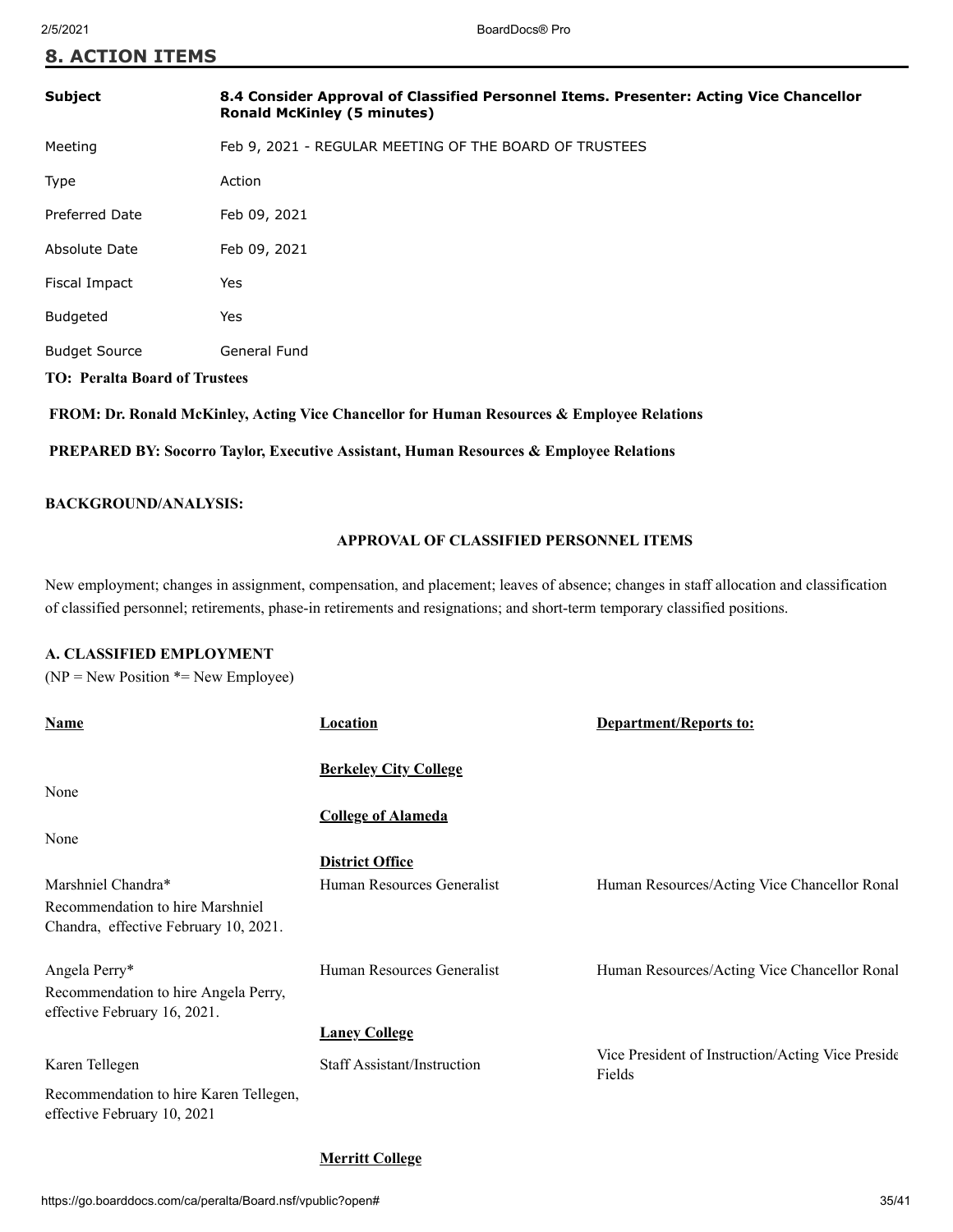2/5/2021 BoardDocs® Pro

Principal Accounting Technician Business Office/President David Johnson

| Chungwai Chum                             |
|-------------------------------------------|
| Ratification of approval to hire Chungwai |
| Chum, effective February 8, 2021.         |

### **B. PHASE-IN RETIREMENT**

None

**C. LEAVE OF ABSENCE**

None

### **D. PUBLIC EMPLOYEE RETIREMENT AND RESIGNATION**

| 1. Retirement                                                                   |                                          |                                                 |
|---------------------------------------------------------------------------------|------------------------------------------|-------------------------------------------------|
| <b>Name</b>                                                                     | <b>Location</b>                          | <b>Department/Reports to:</b>                   |
|                                                                                 |                                          |                                                 |
|                                                                                 | <b>Berkeley City College</b>             |                                                 |
| None                                                                            | <b>College of Alameda</b>                |                                                 |
| None                                                                            |                                          |                                                 |
|                                                                                 | <b>District Office</b>                   |                                                 |
| Nha Le                                                                          | International Student Support Specialist | International Education/Director Thomas Torres- |
| Classified retirement, effective April 1,                                       |                                          |                                                 |
| 2021.                                                                           |                                          |                                                 |
|                                                                                 | <b>Laney College</b>                     |                                                 |
| None                                                                            |                                          |                                                 |
|                                                                                 | <b>Merritt College</b>                   |                                                 |
| None                                                                            |                                          |                                                 |
|                                                                                 |                                          |                                                 |
| 2. Resignation                                                                  |                                          |                                                 |
| None                                                                            | <b>Berkeley City College</b>             |                                                 |
|                                                                                 | <b>College of Alameda</b>                |                                                 |
| None                                                                            |                                          |                                                 |
|                                                                                 | <b>District Office</b>                   |                                                 |
| None                                                                            |                                          |                                                 |
|                                                                                 | <b>Laney College</b>                     |                                                 |
| None                                                                            |                                          |                                                 |
|                                                                                 | <b>Merritt College</b>                   |                                                 |
| None                                                                            |                                          |                                                 |
|                                                                                 |                                          |                                                 |
| E. SHORT-TERM NON-CONTINUING POSITIONS<br><b>Name</b>                           | <b>Location</b>                          | <b>Department/Reports to:</b>                   |
|                                                                                 |                                          |                                                 |
|                                                                                 | <b>Berkeley City College</b>             |                                                 |
| None                                                                            |                                          |                                                 |
|                                                                                 | <b>College of Alameda</b>                |                                                 |
| Haonan Zhu                                                                      | Instructional Assistant/Unspecified      | Business & Transportation/Dean Ana McClanaha    |
| Ratification of approval to extend the short-                                   |                                          |                                                 |
| term assignment of Instructional Assistant<br>to Dance Instructor Danny Nguyen, |                                          |                                                 |
| effective January 25, 2021 through May 28,                                      |                                          |                                                 |
| 2021.                                                                           |                                          |                                                 |
| https://go.boarddocs.com/ca/peralta/Board.nsf/vpublic?open#                     |                                          | 36/41                                           |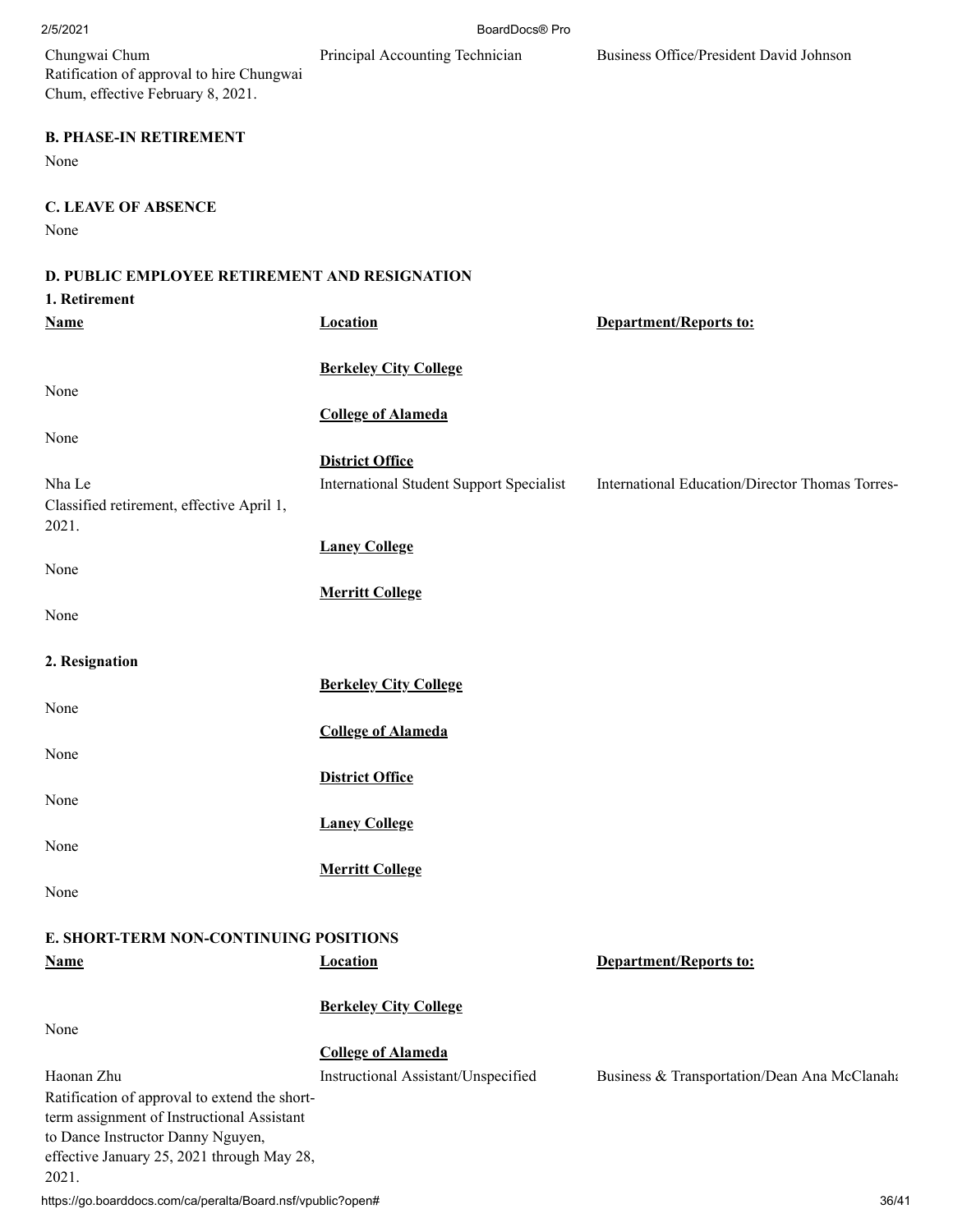|      | <b>District Office</b> |
|------|------------------------|
| None | <b>Laney College</b>   |
| None | <b>Merritt College</b> |
| None |                        |

# **EVALUATION AND RECOMMENDED ACTION:**

The Interim Chancellor and Acting Vice Chancellor of Human Resources & Employee Relations recommends approval.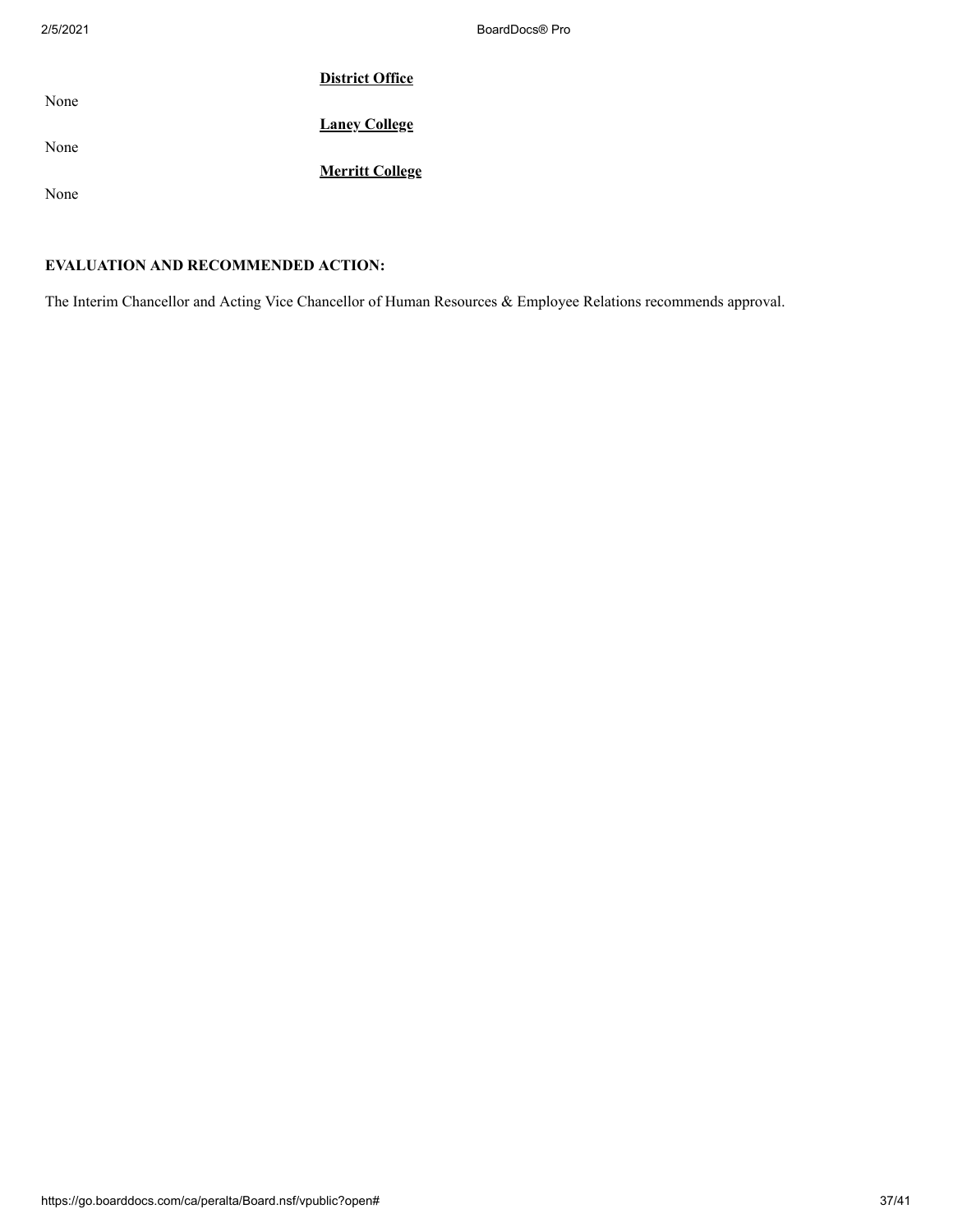| <b>Subject</b>                       | 8.5 Consider Approval of a Management Personnel Item (Retirement). Presenter: Acting<br>Vice Chancellor Ronald McKinley (5 minutes) |
|--------------------------------------|-------------------------------------------------------------------------------------------------------------------------------------|
| Meeting                              | Feb 9, 2021 - REGULAR MEETING OF THE BOARD OF TRUSTEES                                                                              |
| Type                                 | Action                                                                                                                              |
| <b>Preferred Date</b>                | Feb 09, 2021                                                                                                                        |
| Absolute Date                        | Feb 09, 2021                                                                                                                        |
| Fiscal Impact                        | No                                                                                                                                  |
| <b>Budgeted</b>                      | No                                                                                                                                  |
| <b>TO: Peralta Board of Trustees</b> |                                                                                                                                     |
|                                      |                                                                                                                                     |

 **FROM: Dr. Ronald McKinley, Acting Vice Chancellor for Human Resources & Employee Relations**

**PREPARED BY: Socorro Taylor, Executive Assistant, Human Resources & Employee Relations**

#### **BACKGROUND/ANALYSIS:**

#### **APPROVAL OF MANAGEMENT PERSONNEL ITEMS**

New employment; changes in assignment, compensation, and placement; leaves of absence; changes in staff allocation; retirements, phase-in retirements and resignations.

#### **A. ADMINISTRATIVE APPOINTMENT, REAPPOINTMENT, ASSIGNMENT AND REASSIGNMENT**

| $(NP = New Position * = New Employee)$        |                              |                        |
|-----------------------------------------------|------------------------------|------------------------|
| <b>Name</b>                                   | <b>Location</b>              | Department/Reports to: |
|                                               |                              |                        |
|                                               | <b>District Office</b>       |                        |
| None                                          |                              |                        |
|                                               | <b>Berkeley City College</b> |                        |
| None                                          |                              |                        |
|                                               | <b>College of Alameda</b>    |                        |
| None                                          |                              |                        |
| None                                          | <b>Laney College</b>         |                        |
|                                               | <b>Merritt College</b>       |                        |
| None                                          |                              |                        |
|                                               |                              |                        |
| <b>B. PHASE-IN RETIREMENT</b>                 |                              |                        |
| None                                          |                              |                        |
|                                               |                              |                        |
| <b>C. LEAVE OF ABSENCE</b>                    |                              |                        |
| None                                          |                              |                        |
|                                               |                              |                        |
| D. PUBLIC EMPLOYEE RETIREMENT AND RESIGNATION |                              |                        |
| 1. Retirement                                 |                              |                        |
| <b>Name</b>                                   | <b>Location</b>              | Department/Reports to: |
|                                               | <b>Berkeley City College</b> |                        |
| $\mathbf{X}$                                  |                              |                        |

None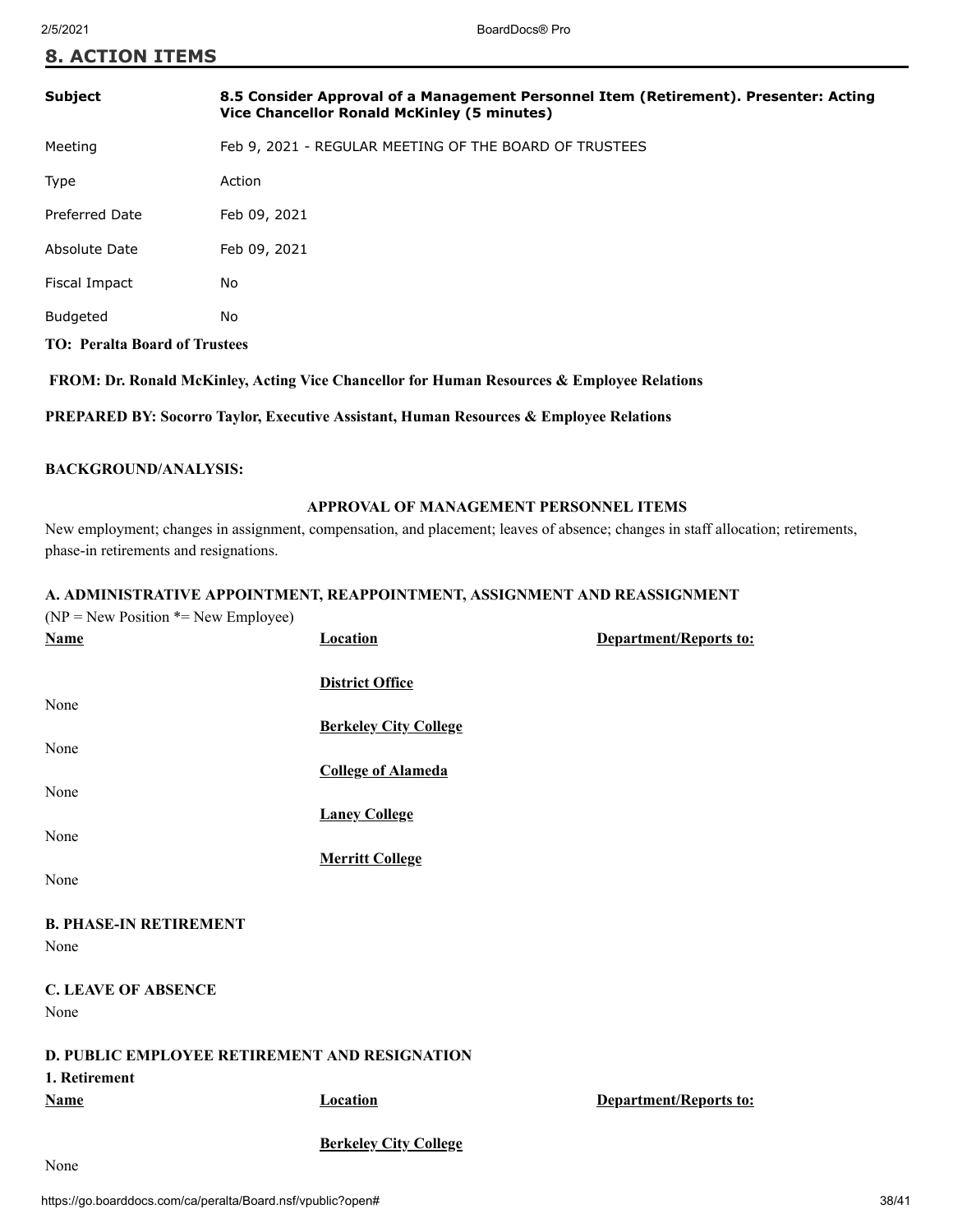| 2/5/2021                          | BoardDocs® Pro                     |                                               |
|-----------------------------------|------------------------------------|-----------------------------------------------|
|                                   | <b>College of Alameda</b>          |                                               |
| None                              |                                    |                                               |
|                                   | <b>District Office</b>             |                                               |
| None                              |                                    |                                               |
|                                   | <b>Laney College</b>               |                                               |
| Peter Crabtree                    | Dean of Academic & Student Affairs | Instruction/Acting Vice President Mark Fields |
| Retirement effective July 1, 2021 |                                    |                                               |
|                                   | <b>Merritt College</b>             |                                               |
| None                              |                                    |                                               |
|                                   |                                    |                                               |
| 2. Resignation                    |                                    |                                               |
|                                   | <b>Berkeley City College</b>       |                                               |
| None                              |                                    |                                               |
|                                   | <b>College of Alameda</b>          |                                               |
| None                              |                                    |                                               |
|                                   | <b>District Office</b>             |                                               |
| None                              |                                    |                                               |
|                                   | <b>Laney College</b>               |                                               |
| None                              |                                    |                                               |
|                                   | <b>Merritt College</b>             |                                               |
| None                              |                                    |                                               |

# **EVALUATION AND RECOMMENDED ACTION:**

The Interim Chancellor and Acting Vice Chancellor of Human Resources & Employee Relations recommends approval.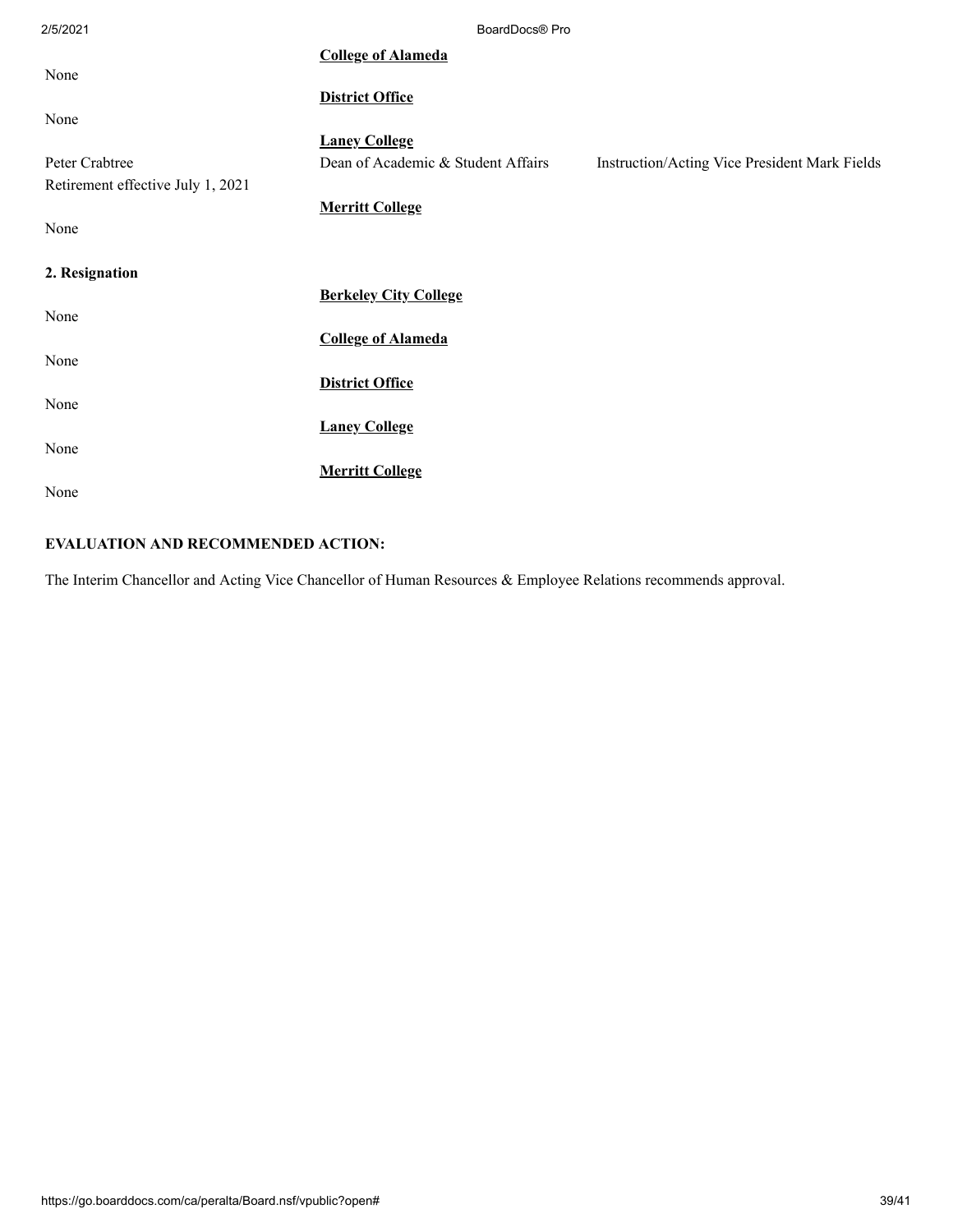# **9. REPORTS Subject 9.1 Board of Trustees' Reports (20 minutes)**

Meeting Feb 9, 2021 - REGULAR MEETING OF THE BOARD OF TRUSTEES

Type Information